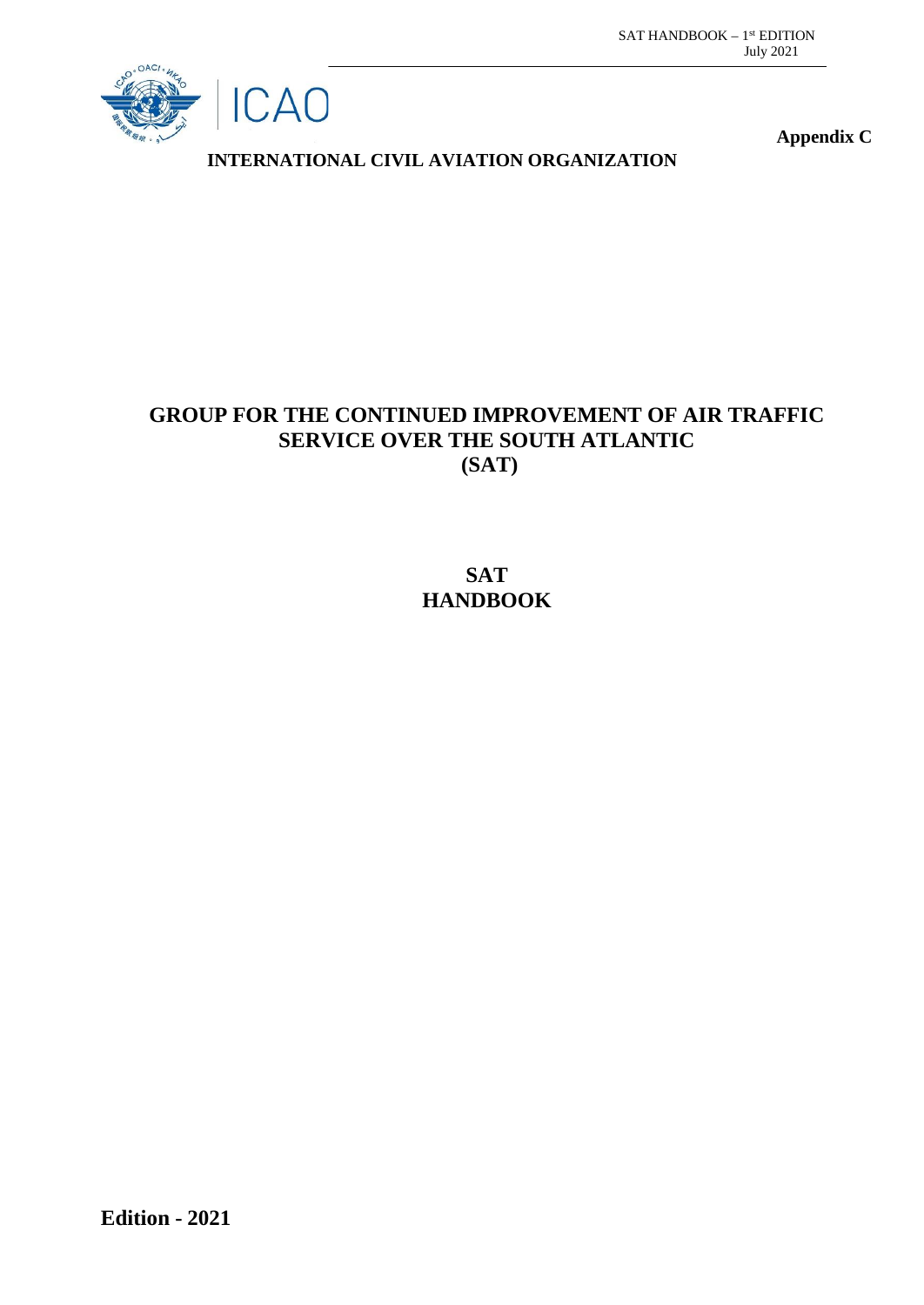## **SAT PROCEDURAL HANDBOOK - GENERAL RECORD OF AMENDMENTS**

<span id="page-1-0"></span>

| <b>Amendment</b>                    | <b>Date</b> | Part | Part and Page No. | <b>Entered by</b> |
|-------------------------------------|-------------|------|-------------------|-------------------|
|                                     | 28.05.19    | All  | All               | F.X Salambanga    |
| $\frac{\mathbf{V_0}}{\mathbf{V_1}}$ | 06.06.19    | All  | All               | P. Zo'o-Minto'o   |
| $\overline{V2}$                     | 20.03.20    | All  | All               | L. Bakienon       |
| V <sub>3</sub>                      | 30.07.21    | All  | All               | Albert Taylor     |
|                                     |             |      |                   |                   |
|                                     |             |      |                   |                   |
|                                     |             |      |                   |                   |
|                                     |             |      |                   |                   |
|                                     |             |      |                   |                   |
|                                     |             |      |                   |                   |
|                                     |             |      |                   |                   |
|                                     |             |      |                   |                   |
|                                     |             |      |                   |                   |
|                                     |             |      |                   |                   |
|                                     |             |      |                   |                   |
|                                     |             |      |                   |                   |
|                                     |             |      |                   |                   |
|                                     |             |      |                   |                   |
|                                     |             |      |                   |                   |
|                                     |             |      |                   |                   |
|                                     |             |      |                   |                   |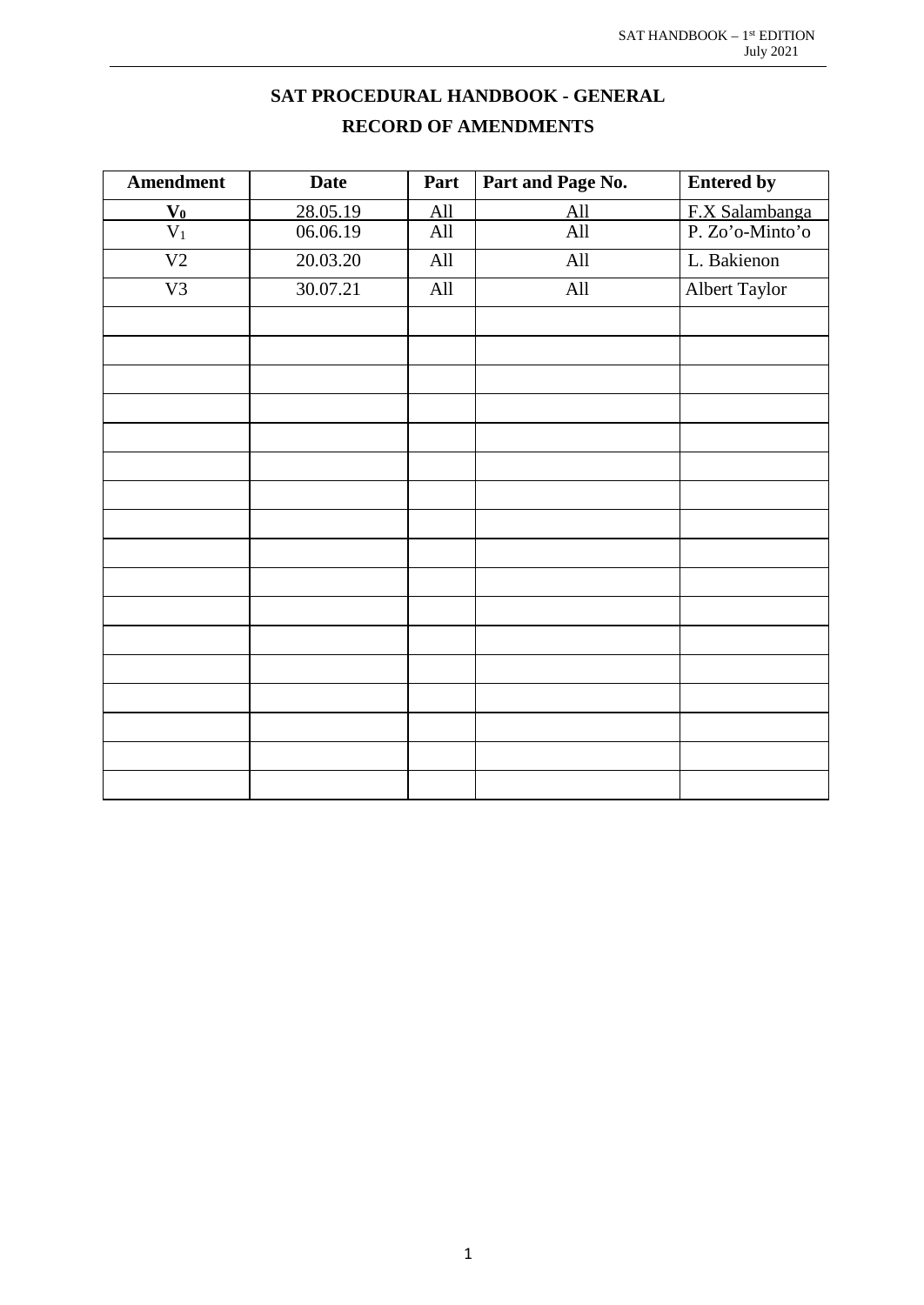# **Table of Contents**

| FOREWORD.                                                                 |      |
|---------------------------------------------------------------------------|------|
| 1.                                                                        |      |
| 2.                                                                        |      |
| TERMS OF REFERENCE OF THE SAT - Steering Group (SAT-SG)  9<br>PART I-     |      |
| 1.                                                                        |      |
| 2.                                                                        |      |
| 3.                                                                        |      |
| 4.                                                                        |      |
| Creation and dissolution of contributory bodies or project teams 12<br>5. |      |
| 6.                                                                        |      |
|                                                                           |      |
| 1.                                                                        |      |
| 2.                                                                        |      |
| 3.                                                                        |      |
| 4.                                                                        |      |
| 5                                                                         |      |
| 6.                                                                        |      |
| 7.                                                                        |      |
| RULES OF PROCEDURES FOR THE CONDUCT OF MEETINGS OF SAT-SG19<br>PART III - |      |
| 1.                                                                        |      |
| 2.                                                                        |      |
| 3.                                                                        |      |
| 4.                                                                        |      |
| 5.                                                                        |      |
| 6.                                                                        |      |
| 7.                                                                        |      |
| 8                                                                         |      |
| 9.                                                                        |      |
| 10.                                                                       |      |
|                                                                           |      |
| TERMS OF REFERENCE, WORK PROGRAMME AND COMPOSITION OF THE SAT-            |      |
|                                                                           |      |
|                                                                           |      |
|                                                                           |      |
| 3. Working methods                                                        | . 27 |
|                                                                           |      |
| TERMS OF REFERENCE, COMPOSITION AND WORKING ARRANGEMENT OF THE SAT        |      |
|                                                                           |      |
|                                                                           |      |
|                                                                           |      |
|                                                                           |      |
|                                                                           |      |
|                                                                           |      |
| PART V - ESTABLISHMENT OF AD HOC PROJECT GROUPS AND IMPLEMENTATION  32    |      |
|                                                                           |      |
|                                                                           |      |
|                                                                           |      |
|                                                                           |      |
|                                                                           |      |
|                                                                           |      |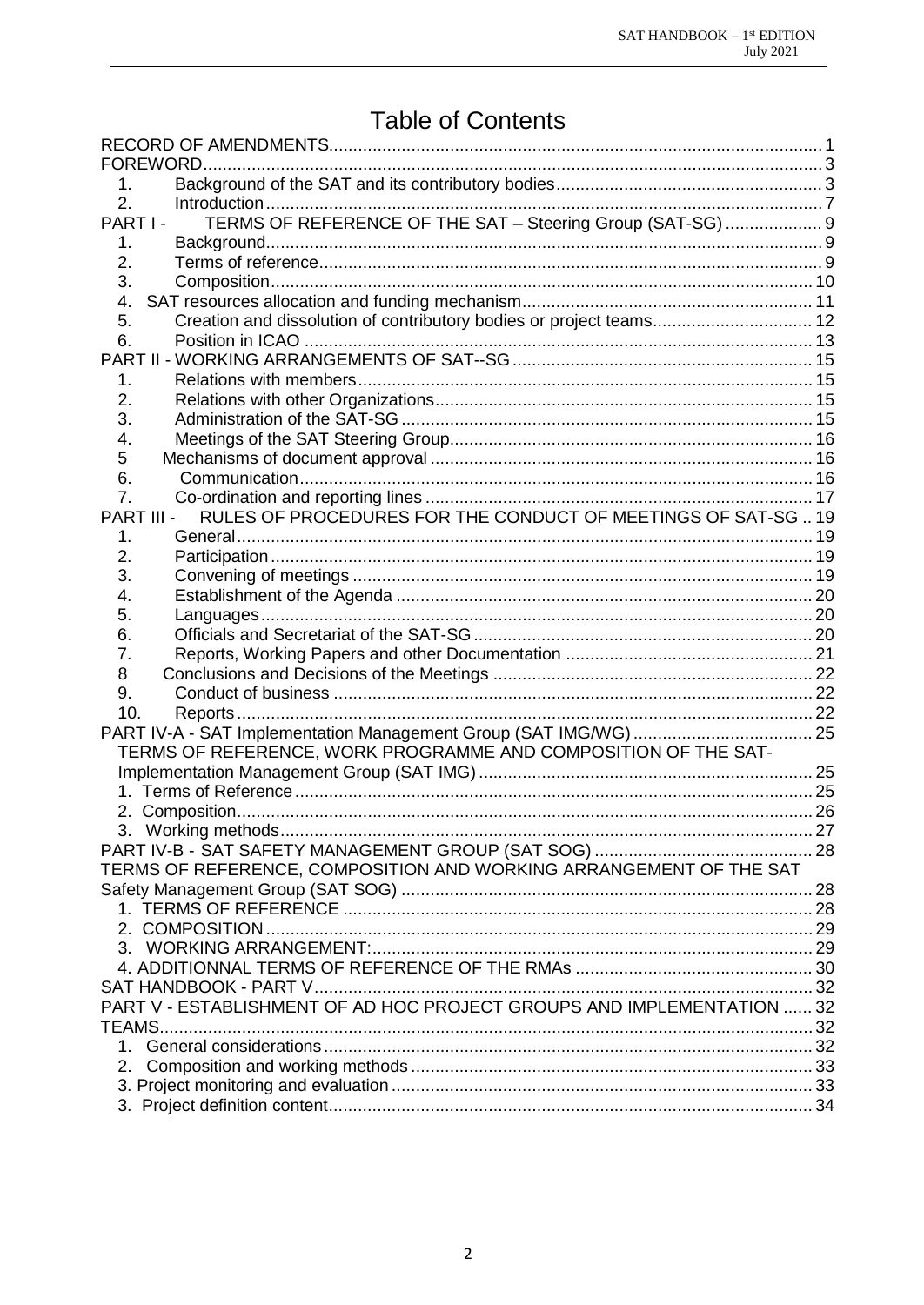#### **SAT HANDBOOK - GENERAL**

#### <span id="page-3-0"></span>**FOREWORD**

#### <span id="page-3-1"></span>**1. Background of the SAT and its contributory bodies**

1.1 The Limited Africa/Indian Ocean (COM/MET/RAC) Regional Air Navigation Meeting (LIM/AFI, Lomé, Togo 12-27 April 1988), under its Recommendation 3/13- *Amendment of the AFI and SAM Regional Supplementary Procedures-*endorsed a proposal for amendment of the AFI and SAM regional Supplementary Procedures (Doc 7034/4 Part I-*Rules of the Air, Air Traffic Services and Search and Rescue*) to reduce the minimum of separation from 20 to 15 minutes using the Mach number technique in Canarias, Dakar Oceanic, Recife and Sal Oceanic FIRs.

1.2 Accordingly, Conclusion 3/14-*SAT Co-ordination Meeting*-was framed to call for the holding, under the auspices of ICAO, of co-ordination meetings of concerned States, international organization, and representatives from Administrations of Communication Service Providers in order to ensure a smooth transition to the application of reduced separation using the Mach number technique.

1.3 Furthermore, LIM/AFI formulated Conclusion 3/15-*Continued improvement of Air Traffic Service overs the South Atlantic* that reads as follows: That:

When necessary, informal meetings be convened under the auspices of ICAO with the States and international organizations concerned to examine any possible improvement of air traffic services over the south Atlantic.

1.4 The Seventh Africa/Indian Ocean Regional Air Navigation (RAN) Meeting (AFI RAN/7, Abuja, Nigeria, 12-23 Mai 1997) through its Recommendation 5/11- Improvement of Air Traffic Services over the South Atlantic recommended:

That:

a) In order to ensure a continue development of air navigation system in the South Atlantic parties of the AFI and SAM Regions, the concerned States and interested international organization should meet under the auspices of ICAO at least once a year to:

- 1) study, monitor and assess the air navigation system in light of the evolution of traffic characteristics and technology;
- 2) coordinate the implementation of improvements in the air navigation system, including new CNS/ATM systems;
- 3) develop as required, proposals for amendment of air navigation plan and regional supplementary procedures
- b) The AFI –Indian Ocean Planning and Implementation Regional Group (APIRG) and all user states should be kept informed of new developments.

1.5 Defined as such, the SAT has been organized under two ATM and CNS Working Groups, receiving reports from the following contributory bodies:

1. The SAT FANS/1 Interoperability Team (SAT/FIT) initiated to coordinate interoperability issues at the beginning of the implementation of ADS-C/CPDLC;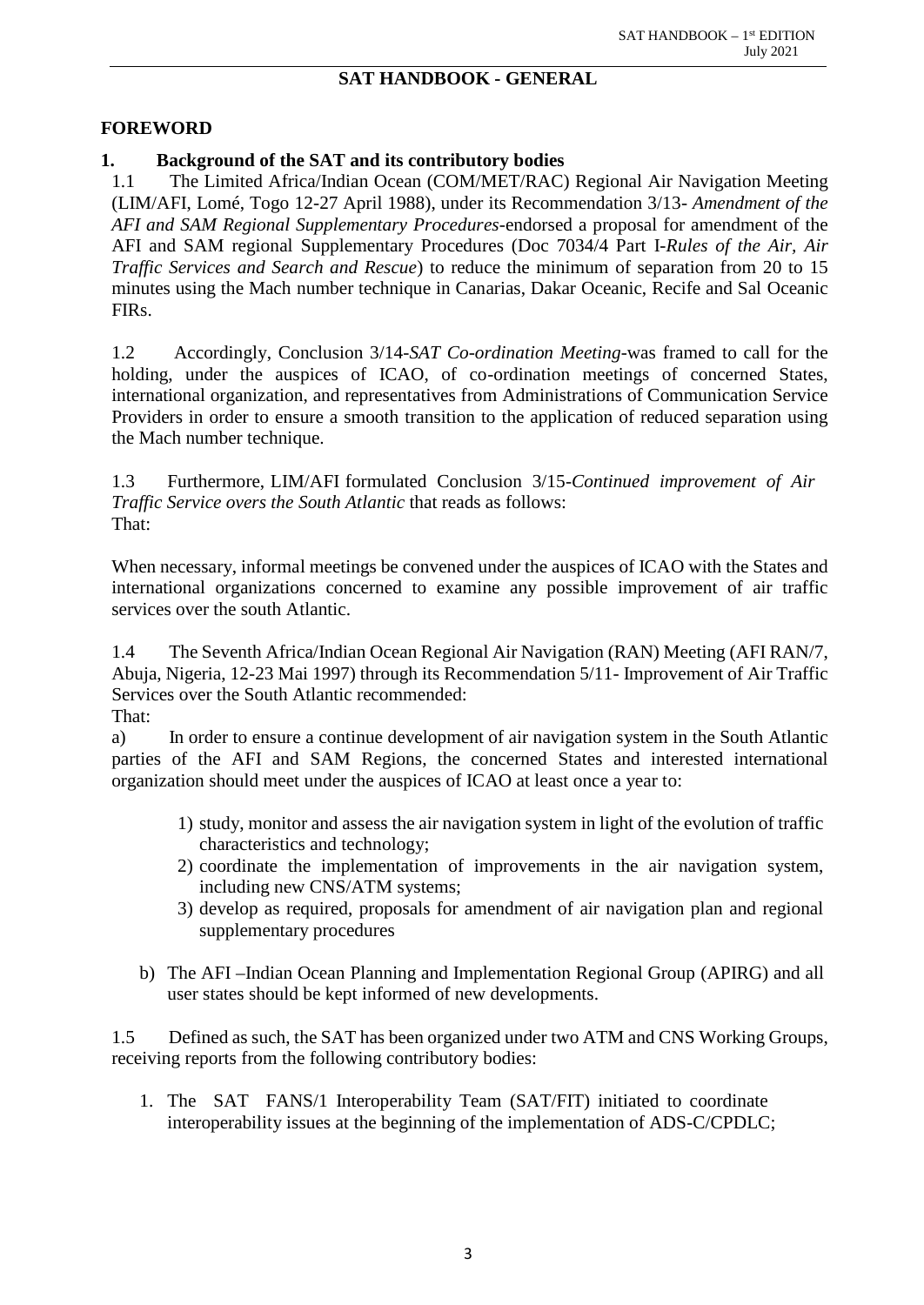- 2. The CAFSAT Network Management Committee (CNMC) established to monitor the performance of the VSAT network by assessing its operational statistics and coordinate its modernization and;
- 3. The Study Group on the improvement of Airspace structure in the EUR/SAM Corridor (IAS/SG) established to develop a short, mid, and long term strategy for the implementation of a new airspace structure in the EUR/SAM Corridor with the end to improve the capacity and efficiency of the operations and to meet users' needs.



1.6 The SAT was led by a Chairman elected by its meeting and the ICAO WACAF Regional Office services the Secretariat. Since then, the SAT Group has been holding its yearly informal but structured meetings hosted in a rolling and volunteering principle for States and ANSPs in the AFI, EUR and SAM Regions. Opportunity is given to hold the meeting on CNMC and SAT/FIT in preparation of the SAT meeting held back to back during the same week.

1.7 This handbook formalizes an update in the organisation composition, work programme and work methodology of the SAT in order to provide more flexibility and efficiency in its work. In this regard the following major changes are envisaged: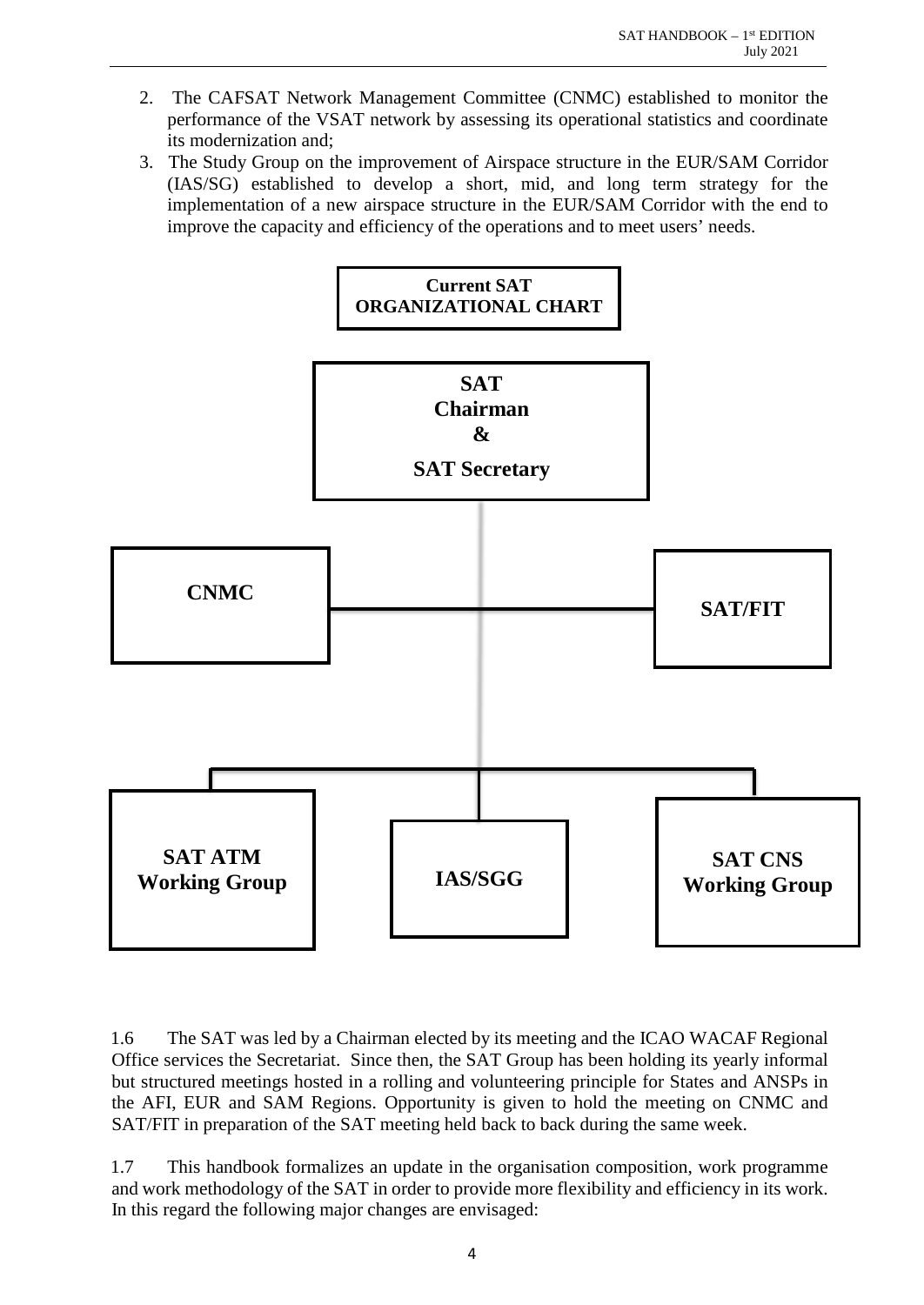- Extend the SAT Terms of References to systems implementation **planning** actions based on the analysis of the evolution of traffic characteristics and technology, safety performance monitoring in the SAT region and context analysis including interoperability issues with adjacent airspaces as well as strategic and financial constraints;
- Define the SAT Policy and Vision for clear identification of operational requirements and targets to be planned and implemented by the SAT;
- **•** Revise the SAT structure as follows:
	- SAT Implementation Management Group (SAT-IMG) responsible to the SAT SG for the identification, development and coordinated implementation of safe and efficient programs supporting the aviation system in the SAT region;
	- SAT Implementation Management Group (SAT-IMG) responsible to the SAT SG for the identification, development and coordinated implementation of safe and efficient programs supporting the aviation system in the SAT region;
	- SAT Safety Oversight Group (SAT-SOG) responsible to the SAT SG for Safety and Risk monitoring in the SAT region;
	- Ad Hoc contributory bodies or Implementation Teams established either by the SAT-SG, the SAT-IMG or the SAT-SOG from time to time for addressing specific issues in a project-oriented manner.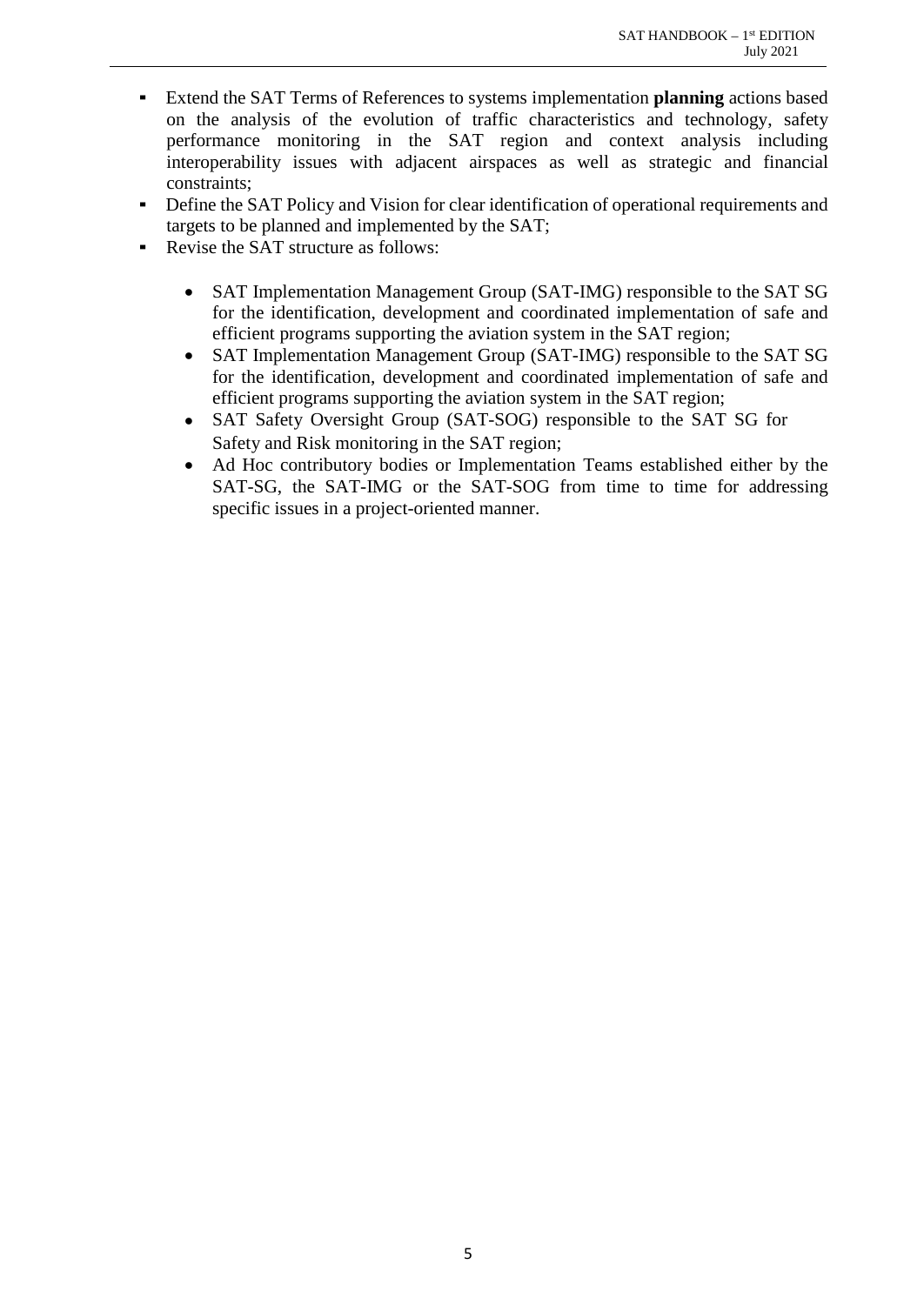**The new organizational chart is as follows:**

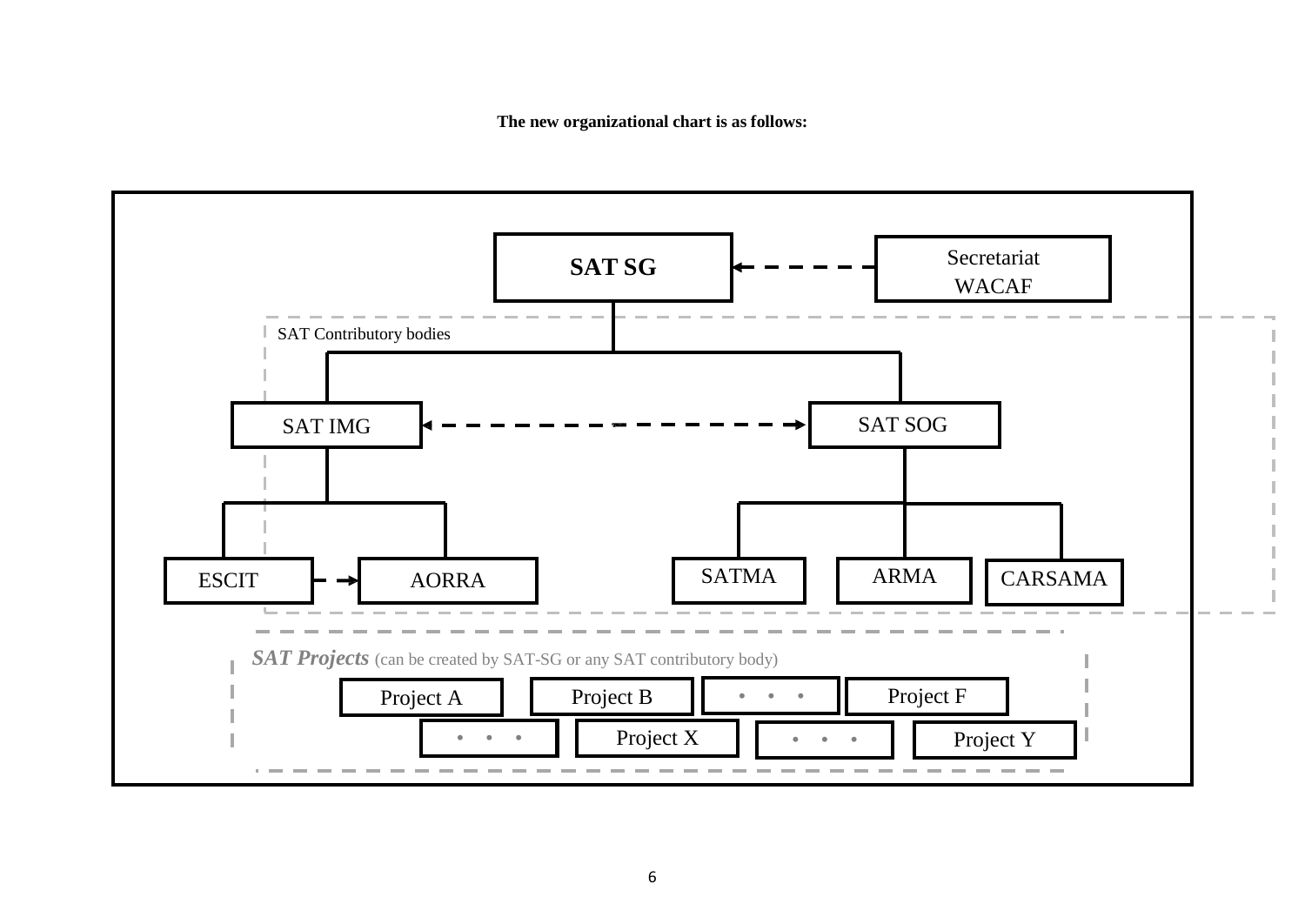#### <span id="page-7-0"></span>**2. Introduction**

2.1 The SAT Handbook is a publication adopted by SAT. It is intended to provide, for easy reference of all interested parties, a consolidation of material, relevant to the work of the SAT-SG and its contributory bodies. It also contains the working arrangements and internal instructions, developed by the SAT members for the practical application of its terms of reference and working methods.

#### *Note:*

*In this Handbook, the words "working arrangements" and "working methods" have been used interchangeably. They do not however, always have the same connotation in all contexts.*

2.2 This First Edition of the SAT Handbook reflects the recommendations from SAT members to review and revise the Terms of Reference, Organization, Working Methods and Arrangement in order to improve the efficiency of the SAT.

#### **Organization of the Handbook**

2.5 The Handbook is organized in Sections and Parts headings describing the terms of reference, composition, position vis-a-vis ICAO, working arrangements, rules of procedure and practices governing the conduct of business.

2.6 The framework of Section and Part headings, as well as the page numbering has been devised so as to provide flexibility, facilitating the revision or the addition of new material. Each Section is self-contained and includes an introduction giving its purpose and status and a detailed table of contents which serves also as the subject index and checklist for the current pages.

2.7 The Handbook will be made available to Members and Observers of SAT, the ICAO Secretariat, and to other States and international organizations participating in meetings, contributing to, or having interest in the work of the SAT-SG and/or its contributory bodies.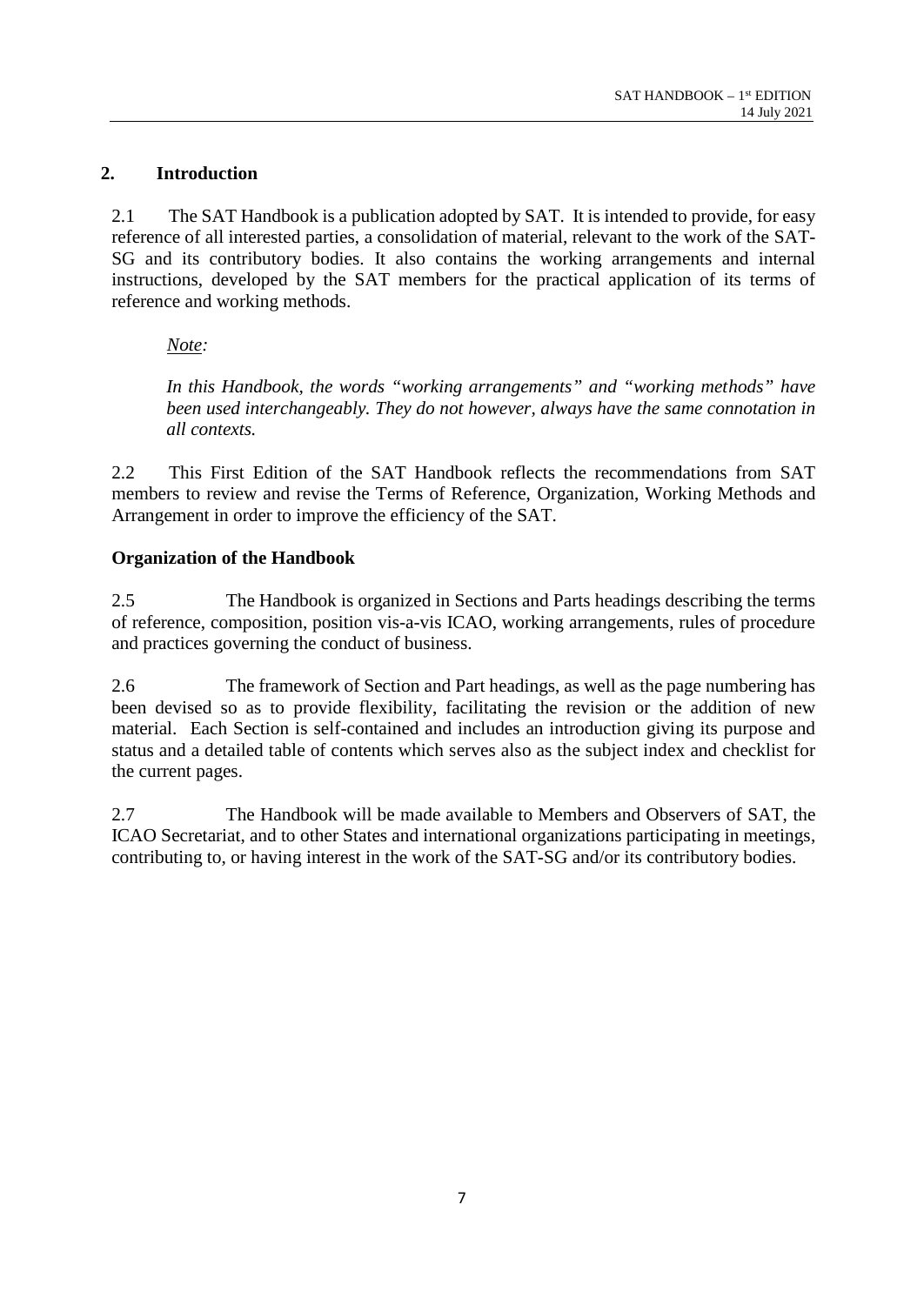## **GROUP FOR THE CONTINUED IMPROVEMENT OF AIR TRAFFIC SERVICE OVER THE SOUTH ATLANTIC (SAT)**

**HANDBOOK**

**PART I**

**TERMS OF REFERENCE OF SAT - Steering Group (SAT-SG)**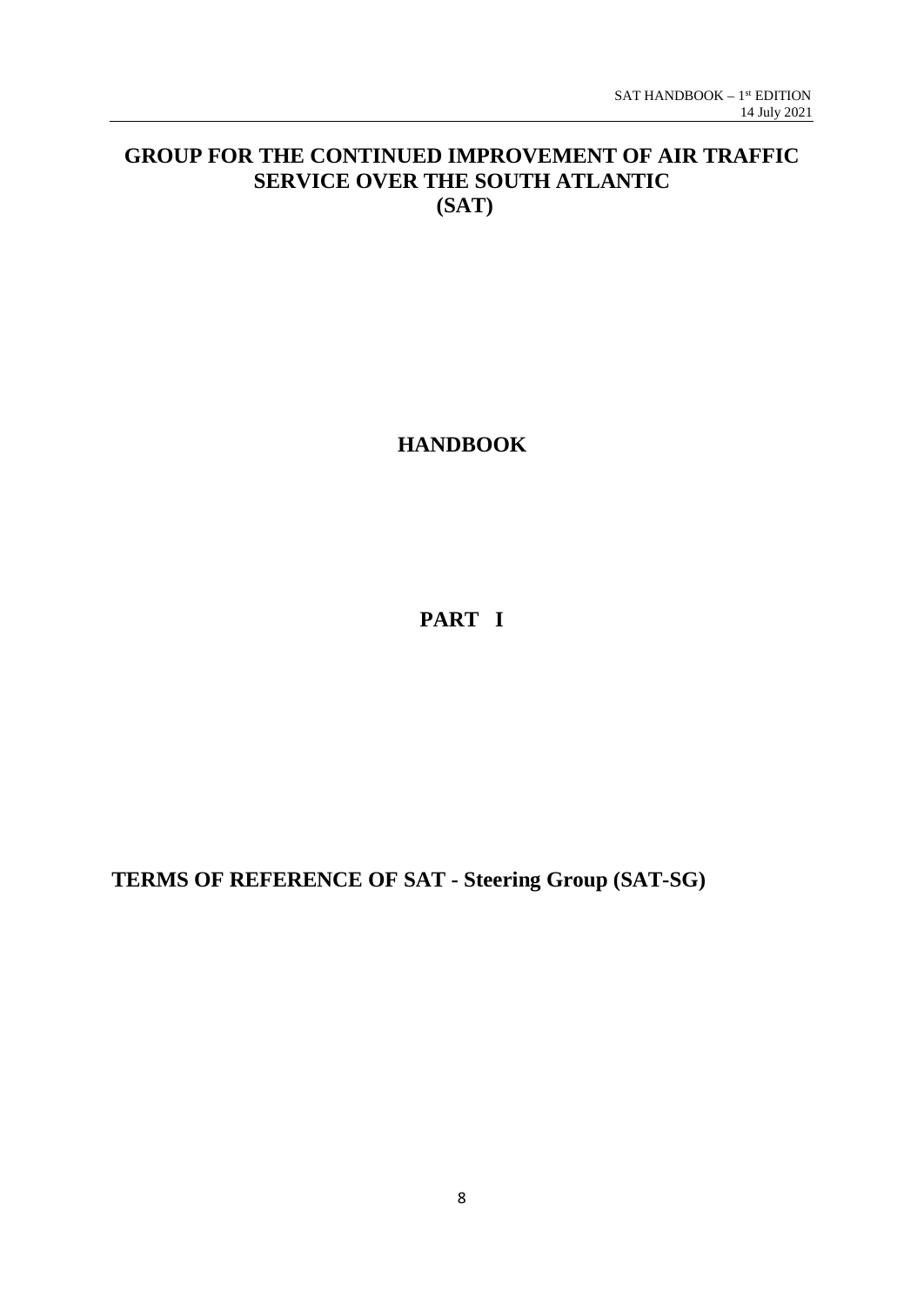#### **SAT HANDBOOK - PART I**

#### <span id="page-9-0"></span>**PART I - TERMS OF REFERENCE OF THE SAT – Steering Group (SAT-SG)**

#### <span id="page-9-1"></span>**1. Background**

1.1 The group for the continued improvement of air traffic service over the South Atlantic (SAT) was initiated by the Limited Africa/Indian Ocean (COM/MET/RAC) Regional Air Navigation Meeting (LIM/AFI, Lomé, Togo 12-27 April 1988), under its Conclusion 3/15- *Continued improvement of Air Traffic Service overs the South Atlantic* calling upon for, when necessary, the convening of informal meetings under the auspices of ICAO with the States and international organizations concerned to examine any possible improvement of air traffic service over the south Atlantic.

1.2 The Seventh Africa/Indian Ocean Regional Air Navigation (RAN) Meeting (AFI RAN/7, Abuja, Nigeria, 12-23 Mai 1997) through its Recommendation 5/11*- Improvements to the air navigation system in the South Atlantic* recommended that to ensure continuity in the development to the air navigation system in the South Atlantic parts of the AFI and SAM Regions, States concerned and interested international organization should meet under the auspices of ICAO at least once a year to study, monitor and evaluate the air navigation system in the light of changing traffic characteristics and technology, coordinate the implementation of improvements to the air navigation system, including new CNS/ATM systems, and develop amendment proposals to the air navigation plan and Regional Supplementary Procedures (SUPPs, Doc 7030) as required.

1.3 The Council, at the tenth meeting of its 152<sup>nd</sup> Session on 1 December 1997, approved the above AFI RAN Recommendation 5/11 and requested the Secretary General to bring it to the attention of States.

#### <span id="page-9-2"></span>**2. Terms of reference**

2.1 The SAT Steering Group aims primarily to ensure with the support of its contributory bodies, a continuous, coherent and harmonized implementation of the air navigation system in the South Atlantic parties of the AFI and SAM Regions, in accordance with the provision and schedule of the concerned Regional Air Navigation Plans aligned with the Global Air Navigation Plan (GANP Doc. 9750).

2.2 In addition, the objective of the SAT Steering Group is to provide to States and international organizations concerned, the opportunity to examine any possible improvement of air traffic service over the South Atlantic through the conduct inter alia, of the following tasks:

- 1) Study, monitor and assess the air navigation system in light of the evolution of traffic characteristics and technology with due observance to the primacy of air navigation safety and the need for air navigation optimum capacity and efficiency over the South Atlantic;
- 2) Define a SAT Policy and Vision for clear identification of operational requirement and target to be planned and implemented by its members;
- 3) Make proposals for a SAT Regional Implementation Plan, based on the analysis of the evolution of traffic characteristic and technology, Safety Performance and Risk monitoring in the SAT Region and context analysis including interoperability issues with adjacent airspaces as well as strategic and financial constraints for consideration of relevant PIRGs;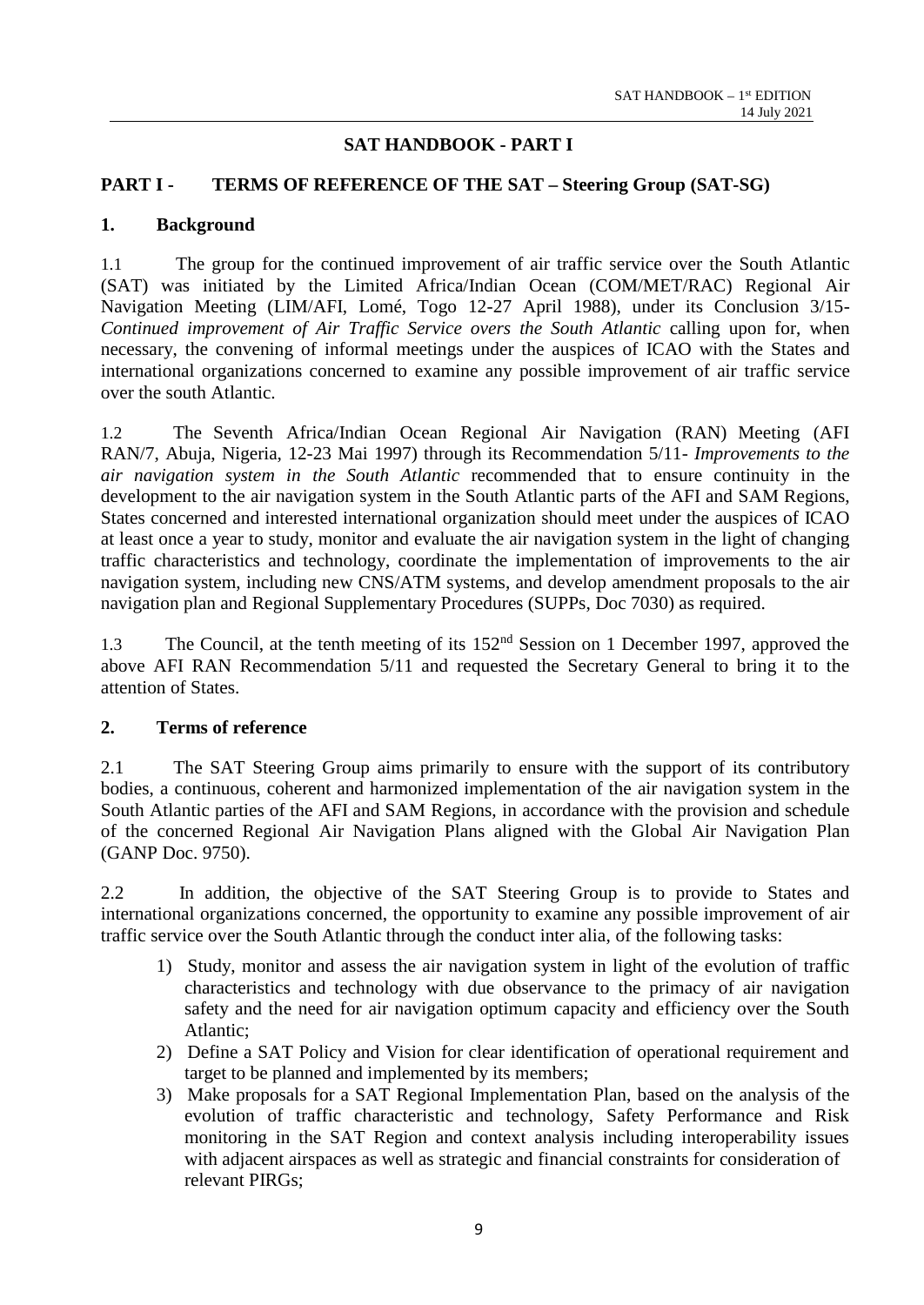- 4) Identify and address specific air navigation deficiencies;
- 5) Coordinate the implementation of improvements in the air navigation system, including new CNS/ATM systems;
- 6) Develop, as required, proposals for amendment of air navigation plan and regional supplementary procedures to be submitted to relevant PIRGs.

2.3 The Planning and Implementation Regional Groups for the AFI Region (APIRG), the CAR and SAM Regions (GREEPECAS), the North Atlantic System Planning Group (NAT SPG) and the Europe Air Navigation Planning Group (EANPG) and all user States shall be regularly kept informed of new developments, as well as the identification and resolution of air navigation deficiencies in the SAT.

2.4 SAT shall be an implementation and coordination enabler and, while implementation is the responsibility of States, SAT has to play a significant role in supporting the harmonization of the implementation of ICAO SARPs as well as Regional requirements over the South Atlantic.

2.5 The SAT Steering Group will cooperate with its neighbourhood, specially the GREPECAS and NAT SPG, by identifying priority areas for potential joint projects aiming at harmonization to achieve seamless operations.

2.6 Chairpersons of SAT IMG and SAT SOG are core members of SAT Steering Group. Elected by SAT Steering Group, the duration of their mandate is three years term. It can be renewable once by the SAT Steering Group.SOG

2.7 Work programs of SAT IMG and SAT SOG shall be considered each year during SAT annual meeting for approval. SAT IMG and SAT SOG shall work as close as possible to achieve the assigned objectives.

#### 2.8 Guiding Principles

The SG will act to:

- a) Clearly define all accountabilities and responsibilities for the delivery of safety performance with respect to the provision of air navigation services and participation in the SAT SG and its contributory bodies;
- b) Support the safety management activities that will result in an organizational culture that fosters safe practices, encourages effective safety reporting and communication, and actively manages safety within theSAT area;
- c) Share safety related data, knowledge and expertise with concerned stakeholders;
- d) Disseminate safety information and SAT operating requirements to stakeholders;
- e) Establish and implement hazard identification and risk management processes in order to eliminate or mitigate the safety risks associated with air navigation services supporting aircraft operations in the SAT area;
	- f) Establish and measure SAT area safety performance against agreed safety standards; and
	- g) Continually improve our safety performance through safety management processes

#### <span id="page-10-0"></span>**3. Composition**

3.1 Member States are Portugal, Spain, Morocco, Capo Verde, Trinidad and Tobago, France, Senegal, Cote d'Ivoire, Ghana, Angola, Namibia, South Africa, Brazil, Uruguay and Argentina. Members are ICAO Contracting States in charge of Air Traffic Services provision over the South Atlantic, associated Air Navigation Service Providers, and International Air Transport Association (IATA).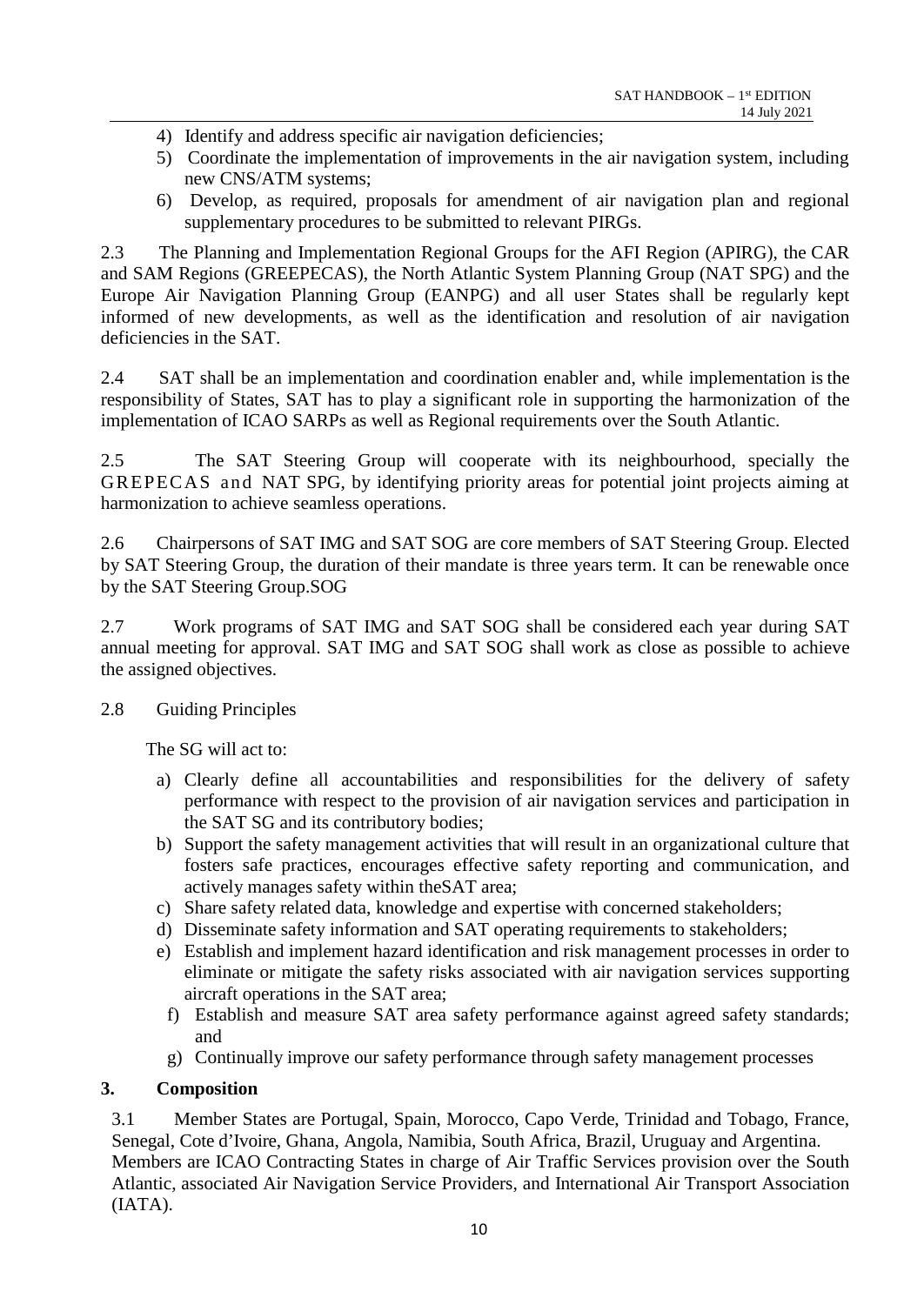3.2 Observers can be invited by the SAT-SG. They are staff associations (e.g. Air Traffic Controllers - IFATCA -, Air Traffic Safety Electronic Personnel - IFATSEA -, Pilots - IFALPA, etc…), industrial stakeholders such as aeronautical communication service providers, air navigation systems suppliers, aircraft manufacturers, avionics equipment manufacturers, etc... Adjacent States such as United Kingdom, Canada, USA and their service providers may participate as observers.

3.3Requests from any other ICAO Contracting State or an international organization to attend the NAT SPG meetings will be reviewed on a case-by-case basis and decided by the SAT SG Chairperson. Such requests must be supported by the appropriate rationale to attend the meeting.

#### <span id="page-11-0"></span>**4. SAT resources allocation and funding mechanism**

The effectiveness of the SAT region in terms of carrying out safety and efficiency improvement projects in line with the approved CONOPS essentially relies on its ability to mobilize financial resources and experts to work on these projects. It also relies on the commitment of the Steering Group Chairperson and the efficiency of SAT Secretariat. The latter should work permanently with SAT contributory bodies to bring projects to fruition. The secretariat shall also monitor the work program of the SAT contributory bodies between formal meetings including implementation team(s).

SAT, within the framework of its operations shall address the funding mechanism of resource allocation including Expertise care support, meetings organization and projects financing.

SAT resources shall be composed of member contributions as well as trust fund and donations from organizations and partners.

#### **4.1 Covering the costs of mobilizing experts**

4.1.1 SAT members shall support the costs related to the participation of their experts in SAT activities including meetings, projects implementation and technical studies.

4.1.2 The SAT secretariat shall be provided by the ICAO WACAF office. The Secretariat may benefit from the support of a dedicated staff seconded by Member States or ANSPs for a period set by the SAT Steering Group. The associated cost shall be covered as per SAT Steering Group decision.

#### **4.2 Covering the costs of meetings organization**

The hosting States/ANSP shall support all the costs related to the meeting excluding those associated to expert's participation.

#### **4.3 Regional projects' implementation**

Each member State/ANSP shall bear its own costs related to the implementation of SAT regional projects at a local level. However, the Steering Group, with the support of the Secretariat, can mobilize dedicated resources to create the necessary synergy, better coordination and to address systems interoperability issues. In this case, the involved financing mechanism shall be defined in the frame of the Steering Group.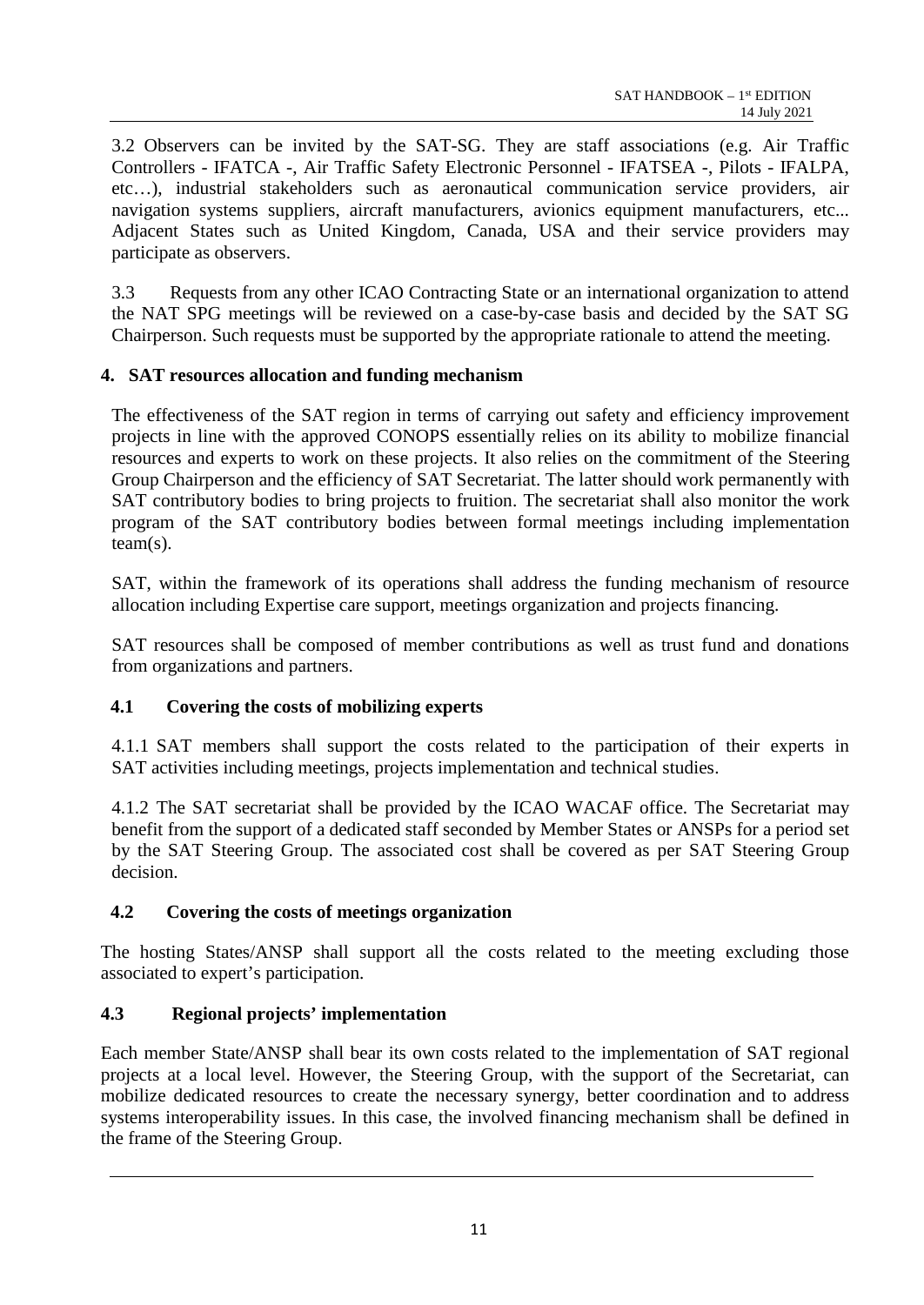#### **4.4 Work Programme**

4.1 In order to meet its terms of reference, the SAT Steering Group shall establish and assign to its contributory bodies, work programmes based on the objectives of the SAT, give effect to the terms of reference of the SAT and shall perform the following tasks:

- a) Develop proposals for a Vision, a Concept of Operation and a Regional System Implementation Plan for consideration of relevant PIRGs;
- b) Review, and propose when necessary, the target dates for implementation of services and procedures, facilities, to ensure the coordinated implementation of the Air Navigation Systems South Atlantic;
- c) In alignment with the Global Air Navigation Plan (GANP), facilitate the conduct of necessary systems performance, monitoring, identify specific deficiencies in the air navigation field, and propose corrective action;
- d) Ensure interconnection and interoperability of CNS/ATM systems operated in SAT region with enough flexibility to accommodate existing and future services, in an evolutionary and cost-effective manner, in accordance with the vision of the ICAO ASBU B0-FICE and B0- SWIM;
- e) Develop as required, amendment proposals for updating the Regional Air Navigation Plans of the concerned regions deemed necessary to satisfy the applicable requirements;
- f) Monitor implementation of air navigation facilities and services and, where necessary, ensure interregional harmonization taking into consideration safety aspects, organizational aspects, economic issues (including financial aspects, cost/benefit analyses and business case studies) as well a environmental considerations;
- g) Assess human resources planning and training issues and propose, where necessary, human resources development capabilities that are compatible with the concerned Regional Air Navigation Plans;
- h) Monitor and review, prior to any implementation that may bring important changes to SAT CNS/ATM systems or potential impact on safety, SAT IMG and SAT-SOG recommendationas and assessments provided;
- i) Conduct the above activities in the most efficient manner possible with meeting formality and submission of documentation mimnally necessary for the SAT SG to perform its responsibilities; and
- j) Coordinate with other regional and sub-regional bodies as necessary to support implementation and monitoring.
	- 4.3 In delivering on its terms of reference, SAT-SG will at all times do so in accordance with the strategic objectives of ICAO.

#### <span id="page-12-0"></span>**5. Creation and dissolution of contributory bodies or project teams**

5.1 In order to assist in its work, the SAT-SG may create contributory bodies for a predefined and limited period of time, charged with specific functions and/or tasks to support the SAT-SG in discharging on its terms of reference. A contributory body or project teams shall be dissolved when:

- a) it has completed its assigned task;
- b) its duration has expired;
- c) SAT-SG has determined that the work can be more effectively addressed by another body; or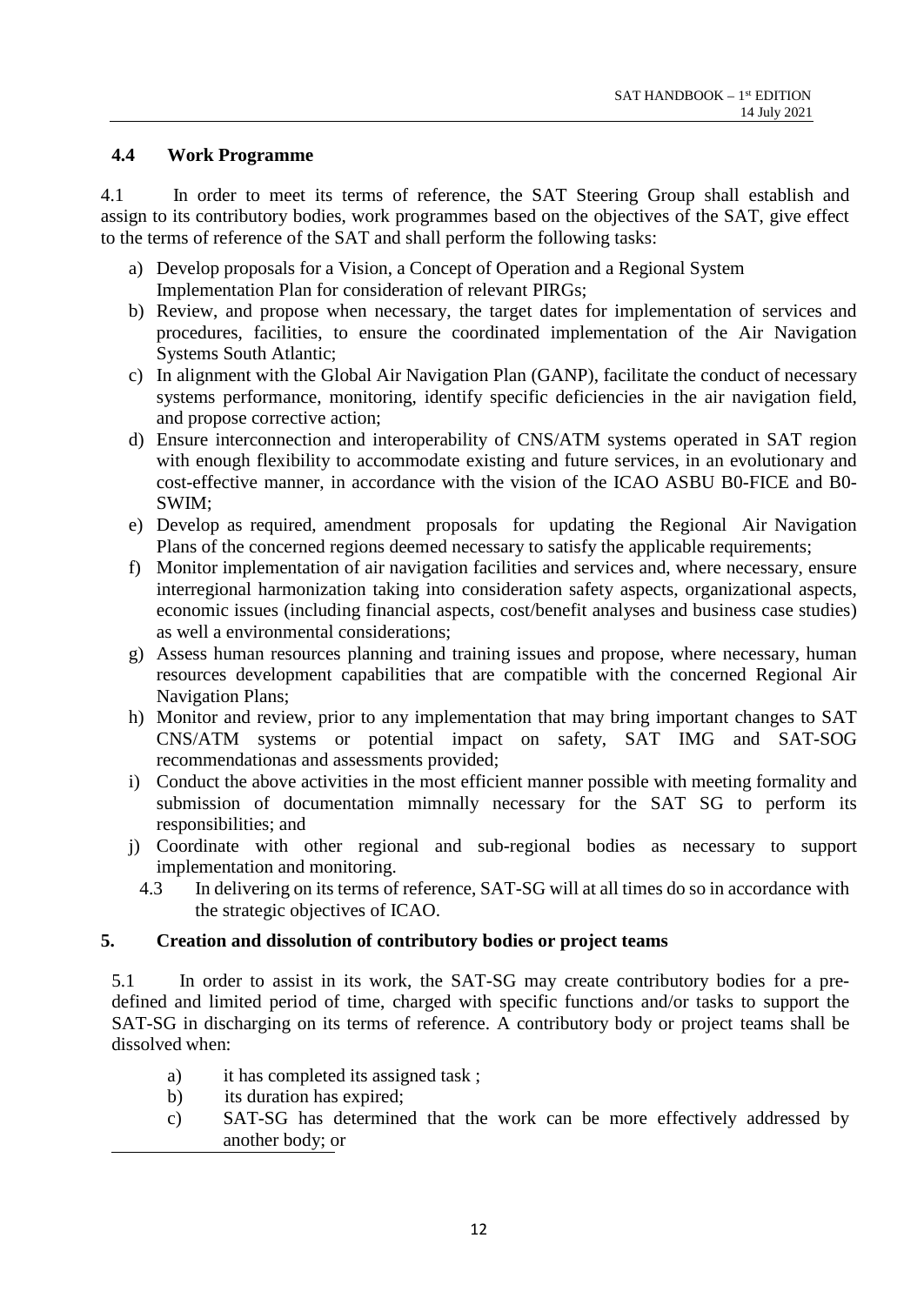d) SAT-SG considers that work on the subject or related work programme cannot be usefully continued.

#### <span id="page-13-0"></span>**6. Position in ICAO**

6.1 The SAT\_SG shall be a coordinating and reporting organ for identified activities conducted within ICAO concerning the Air Navigation System over the South Atlantic Region but shall not assume authority vested in other ICAO bodies such as the PIRGs. The activities of the SAT shall be subject to review by the Planning and Implementation Regional Groups (PIRGs) concerned, in the spirit of **Recommendation 5/11**- *Improvement of Air Traffic Service over the South Atlantic* of the AFI/RAN/7 meeting.

6.2 SAT-IMG, SAT-SOG and SAT Working groups/project teams are considered contributory bodies of the SAT Steering Group and shall submit their reports and work programme to the SAT Steering Group Secretary for consideration of SAT Steering Group, in order to ensure consistency of all initiatives and activities within the SAT.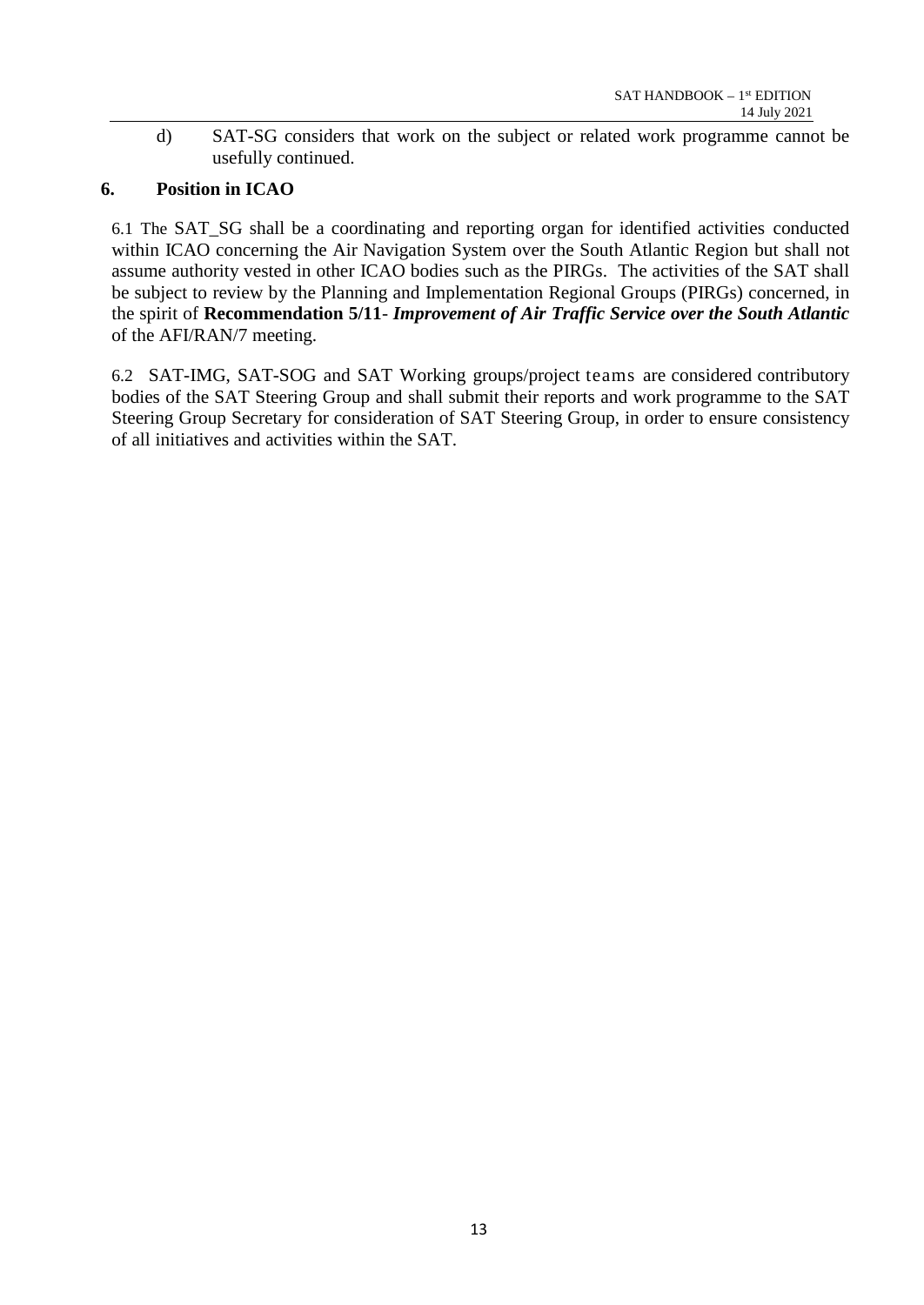## **GROUP FOR THE CONTINUED IMPROVEMENT OF AIR TRAFFIC SERVICE OVER THE SOUTH ATLANTIC (SAT)**

**SAT HANDBOOK**

**PART II**

**WORKING ARRANGEMENTS OF SAT- STEERING GROUP**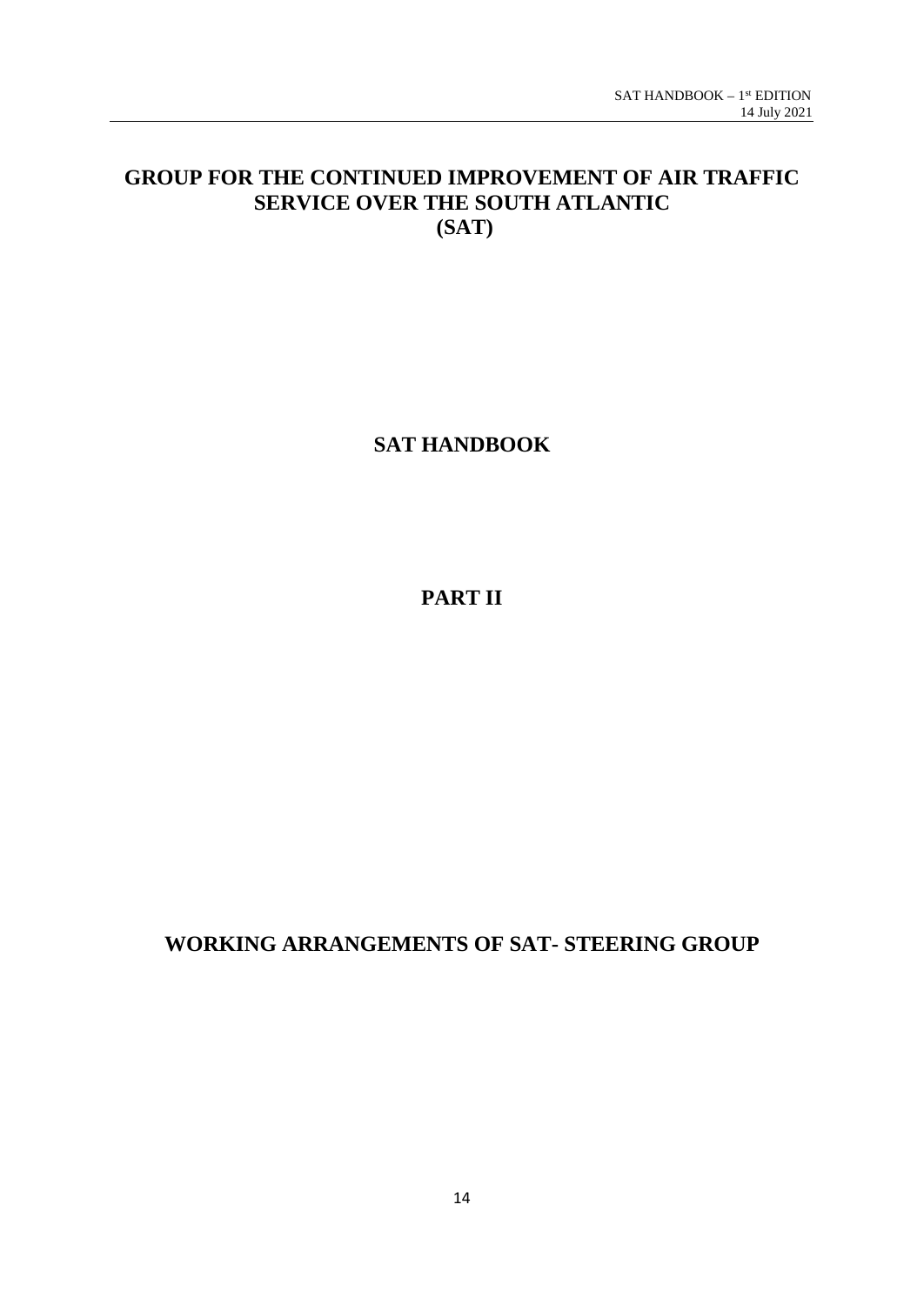#### **SAT HANDBOOK - PART II**

#### <span id="page-15-0"></span>**PART II - WORKING ARRANGEMENTS OF SAT--SG**

#### <span id="page-15-1"></span>**1. Relations with members**

1.1 Members of the SAT Steering Group are identified in the Terms of Reference shall be kept fully informed of activities of the SAT contributory bodies. To achieve this objective, members shall receive or be informed through e-location on:

- a) The dates and proposed agenda for meetings of the Group;
- b) The reports on meetings of the Group and, as appropriate
- c) The summaries or reports of meetings of its contributory bodies of high importance that could not wait for the forthcoming SAT-SG meeting.

1.2 Members should ensure necessary facilitation for co-ordination and follow-up of the Steering Group activities within their Administrations.

1.3 The Steering Group may obtain information from concerned members on specific planning and implementation issues and offer them advice in the form of specific proposals for action.

1.4 The Steering Group should ensure the integration of the overall facilities and services required for international civil aviation operations with the national civil aviation plans of States, to avoid duplication of efforts.

1.5 The Steering Group should concentrate on a clear identification of existing deficiencies in the SAT air navigation service, on the establishment of priorities for overcoming them, on the development of methods for achieving implementation and on practical solutions to specific problems, particularly those matters that may affect the safety of international civil aviation operations over the South Atlantic.

#### <span id="page-15-2"></span>**2. Relations with other Organizations**

2.1 SAT-SG shall keep itself informed of the activities of other organizations to the extent that such activities are likely to have an impact on the planning and operation of the air navigation service over the South Atlantic. When necessary, SAT-SG shall endeavour to provide information and advice to such organizations, in order to avoid duplication of studies and/or effort.

#### <span id="page-15-3"></span>**3. Administration of the SAT-SG**

The SAT-SG shall be administered as follows:

3.1 By a Chairperson elected from the representatives electedby Member States of the Steering Group for a four-year period renewable once. A Vice-Chairperson shall also be elected from the said representatives for the same period.

3.2 By a Secretariat appointed by the Regional Office of Dakar and in close collaboration with the other ICAO Regional Offices.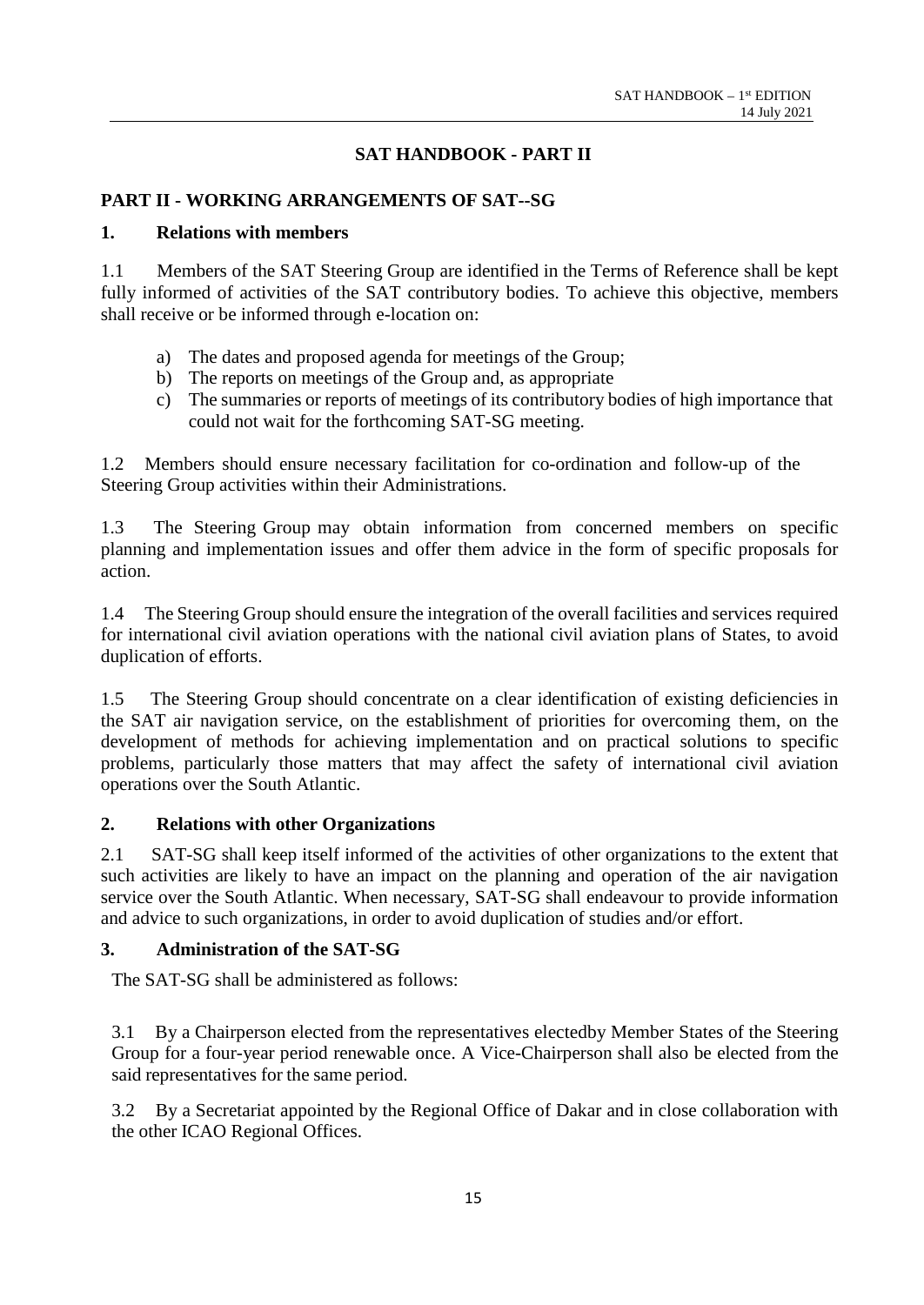3.3 The Chairperson, in close co-operation with the Secretariat, shall make all necessary arrangements to ensure efficient working of the Steering Group.

3.4 Between meetings of the Steering Group or its contributory bodies, some subjects may be dealt with by correspondence among appointed subject matter experts through the Secretariat of the SAT-SG or of the contributory bodies concerned.

#### <span id="page-16-0"></span>**4. Meetings of the SAT Steering Group**

4.1 The Secretariat will make with the hosting State/ANSP, the necessary arrangements on the date and duration of meetings of the Group.

Suggested language: The Secretariat will notify the SAT SG of the date and duration of meetings including the necessary arrangements provided by the hosting State/ANSP.

4.2 Meetings shall normally be convened in the principle of rotation of the locations amongst members.

4.3 Delegates of members may be accompanied by advisers. Total attendance should, however, be kept to a minimum consistent with the topics to be discussed so as to maintain the desired informality of proceedings.

4.4 The ICAO Regional Office in Dakar shall provide the Secretariat services to the Group in close collaboration with the Lima regional office. In the execution of its duties, the assistance of the Regional Offices of Nairobi and Paris shall be appreciated when relevant.

#### <span id="page-16-1"></span>**5 Mechanisms of document approval**

5.1 Organizational and strategic documents shall be submitted by the Secretariat to be approved by the SAT-SG. Consensus shall be sought for the implementation of any change.

5.2 Before adoption, the related documentation shall be provided to the SAT Secretariat, containing at least the following deliverables:

- Description of the desired change, features and characteristics from an operational perspective (operational, service and environmental description of subsequent definition documents);
- Presentation of guidance materials from 'users' and 'operators' perspective;
- Description on how the change will impact the operations;
- Presentation of SAT-SOG reviews of safety assessments provided by the relevant stakeholders;
- Presentation for the SAT-SG plenary approval.

### <span id="page-16-2"></span>**6. Communication**

6.1 Communication is key vector of the SAT organization and indicates to the membership the roadmap, the stages, the projects in progress and their level of implementation. This is why, SAT SG with the support of the secretariat shall establish and publish a quarterly bulletin on its projects and their level of implementation: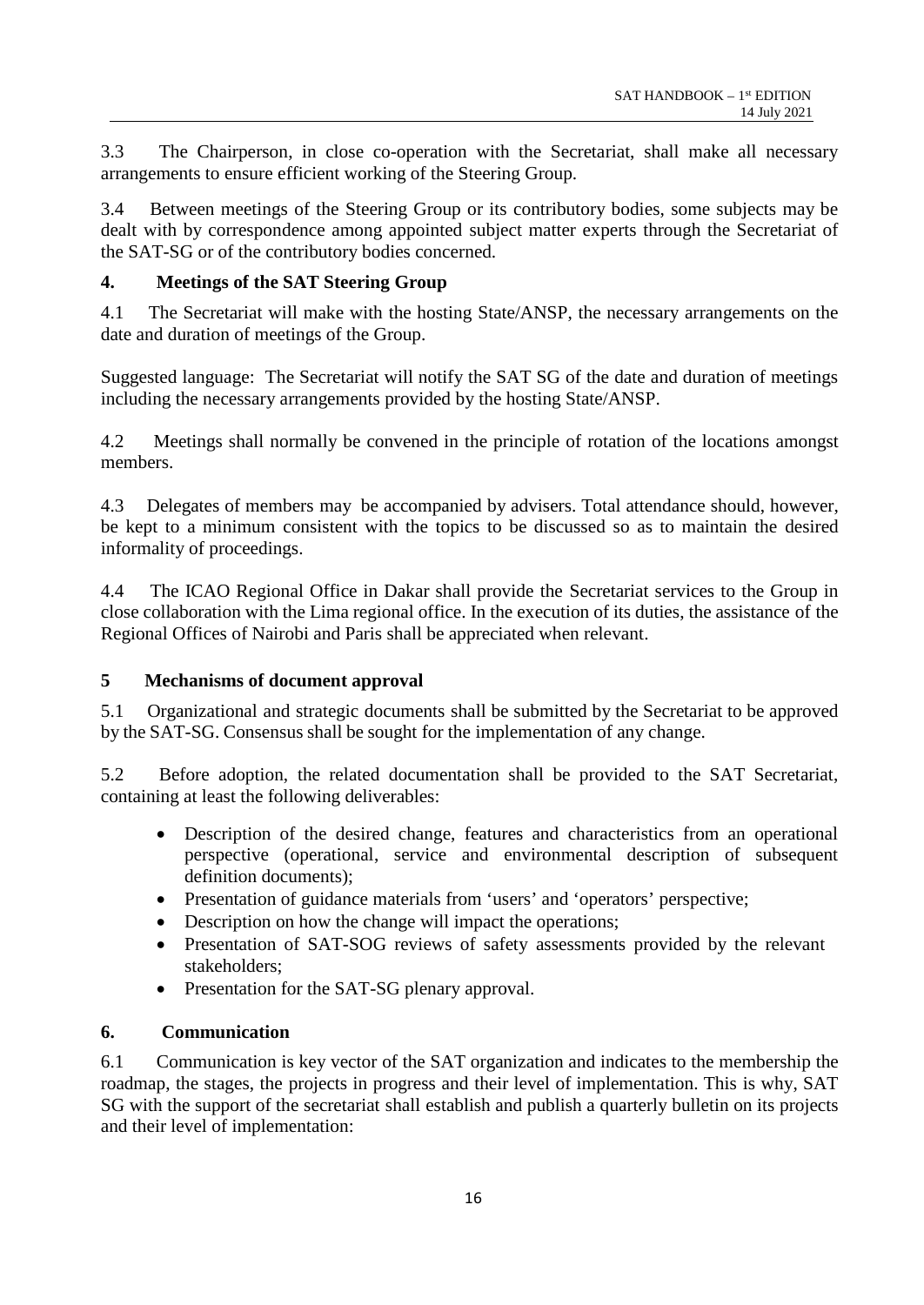- 1) to provide a clear understanding and statusof the projects implementation on-going;
- 2) to provide a forum to stimulate information exchange among the stakeholders (ANSP,operators);
- 3) to provide a document to be utilized by all SAT members;
- 4) to highlight differences between current operations and desired future operations.

1.2 All information related to SAT activities including upcoming events should be registered and available online. Reports of SAT-SG, SAT-IMG, SATSOG and other SAT contributory bodies shall be also available online. The derived access link should be accessible on the dedicated websites of the 3 concerned ICAO Regions (AFI, NAT and SAM) where relevant.

#### <span id="page-17-0"></span>**7. Co-ordination and reporting lines**

7.1 The SAT-SG shall report to APIRG through its Secretary and to other PIRGs through the accredited ICAO regional offices.

- 7.2 Strategic co-ordination of SAT contributory bodies shall primarily be ensured by the SAT-SG, taking into consideration their terms of reference, the analysis of their work programme.
- 7.3 Routine coordination between the SAT-SG and other ICAO groups, including PIRGs and RASGs shall be conducted through the SAT-SG Secretariat or, on its behalf, by the ICAO Regional Office of the Office of accreditation as required.
- 7.4 Coordination with representatives of Member States of the SAT-SG and representatives of international organizations attending regularly the meetings of SAT shall be conducted through the Secretary of SAT. ICAO Regional Offices in SAT Region shall be kept informed of such correspondence whenever it may have an impact on the work of these Offices.
	- 7.5 Relations with States and international organizations whether or not represented in the SAT-SG, as well as relations with organizations will normally be conducted through the Secretariat or, on its behalf, by the ICAO Regional Office of the Office of accreditation as required.
	- 7.6 Relations of SAT-SG with Members of SAT contributory bodies shall be conducted through the Secretary of the concerned body.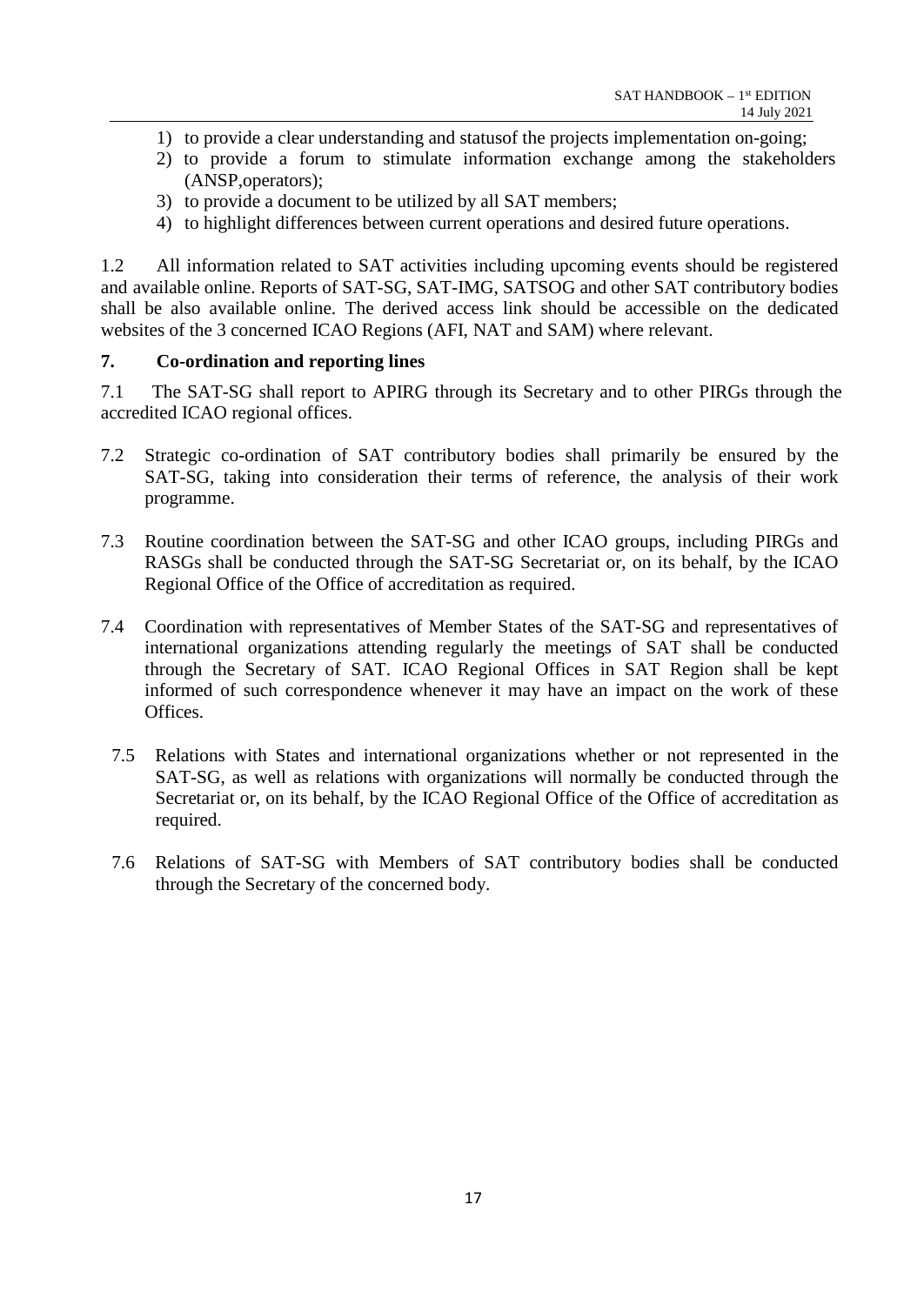## **GROUP FOR THE CONTINUED IMPROVEMENT OF AIR TRAFFIC SERVICE OVER THE SOUTH ATLANTIC (SAT)**

## **SAT HANDBOOK**

**PART III**

## **RULES OF PROCEDURE FOR THE CONDUCT OF MEETINGS OF THE SAT**

#### **SAT HANDBOOK - PART III**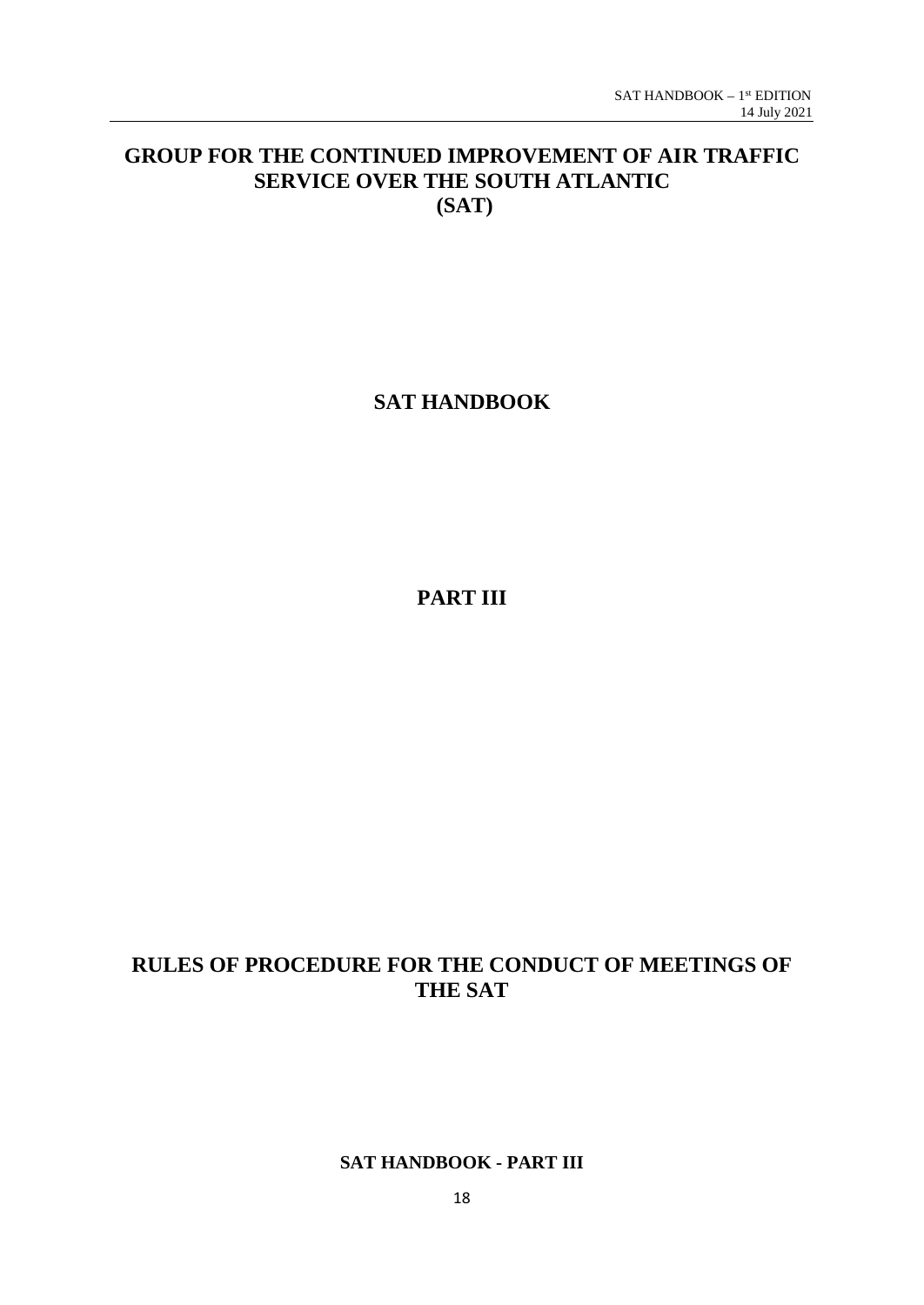### <span id="page-19-0"></span>**PART III - RULES OF PROCEDURES FOR THE CONDUCT OF MEETINGS OF SAT-SG**

#### <span id="page-19-1"></span>**1. General**

1.1 As set out in the Working Arrangements of the SAT related to its Administration, SAT- SG shall at all times work with a minimum of formality and paper work. To achieve this aim, the rules of procedures for the conduct of meetings should be as flexible and simple as possible. The SAT-SG is expected to conduct its business by consensus of all interested parties. The following provisions do not include therefore any procedures for handling motions or voting.

1.2 There shall be no minutes for the meetings of the SAT-SG. Reports on SAT meetings shall not include formal Statements by members or other participants. However, specific divergent views expressed in relation to decisions taken or conclusions reached shall be recorded as an integral part of the report.

#### <span id="page-19-2"></span>**2. Participation**

2.1 Representative Members of SAT-SG should participate regularly in its meetings.

2.2 The SAT-SG shall normally invite industry representatives, international organizations as representing important civil aviation interests to participate in the work of the SAT in a subject matter expert capacity. Among the international organizations, IATA (member), IFALPA, IFATCA and IFATSEA should be invited on a continuous basis. Other international organizations may also participate when specifically invited by the SAT-SG.

2.3 The Secretariat shall endeavour to ensure adequate representation of the members, the industrial stakeholders and the international organizations invited to participate in the SAT-SG meetings.

#### 2.4 Status of Observers

2.4.1 In accordance with the provisions of paragraph 3.3 of Part I, representatives of States which are non-members of SAT and international organizations will have the status of Observers at SAT meetings. Observers will be expected to contribute to the work of the Group.

#### <span id="page-19-3"></span>**3. Convening of meetings**

3.1 At each of its meetings, the SAT-SG shall endeavour to agree on the date, venue and duration of its next meeting. States offering to host SAT-SG meetings including its contributory bodies will be requested to confirm through a formal offer within three months succeeding the last meeting.

#### 3.2 In accordance with its objectives, SAT-SG shall:

- a) ensure the continuous and coherent development of the AFI Regional Plan as a whole and in relation to that of adjacent Regions; and
- b) identify specific problems in the air navigation and safety concerning the SAT area and propose remedial action addressed to parties concerned.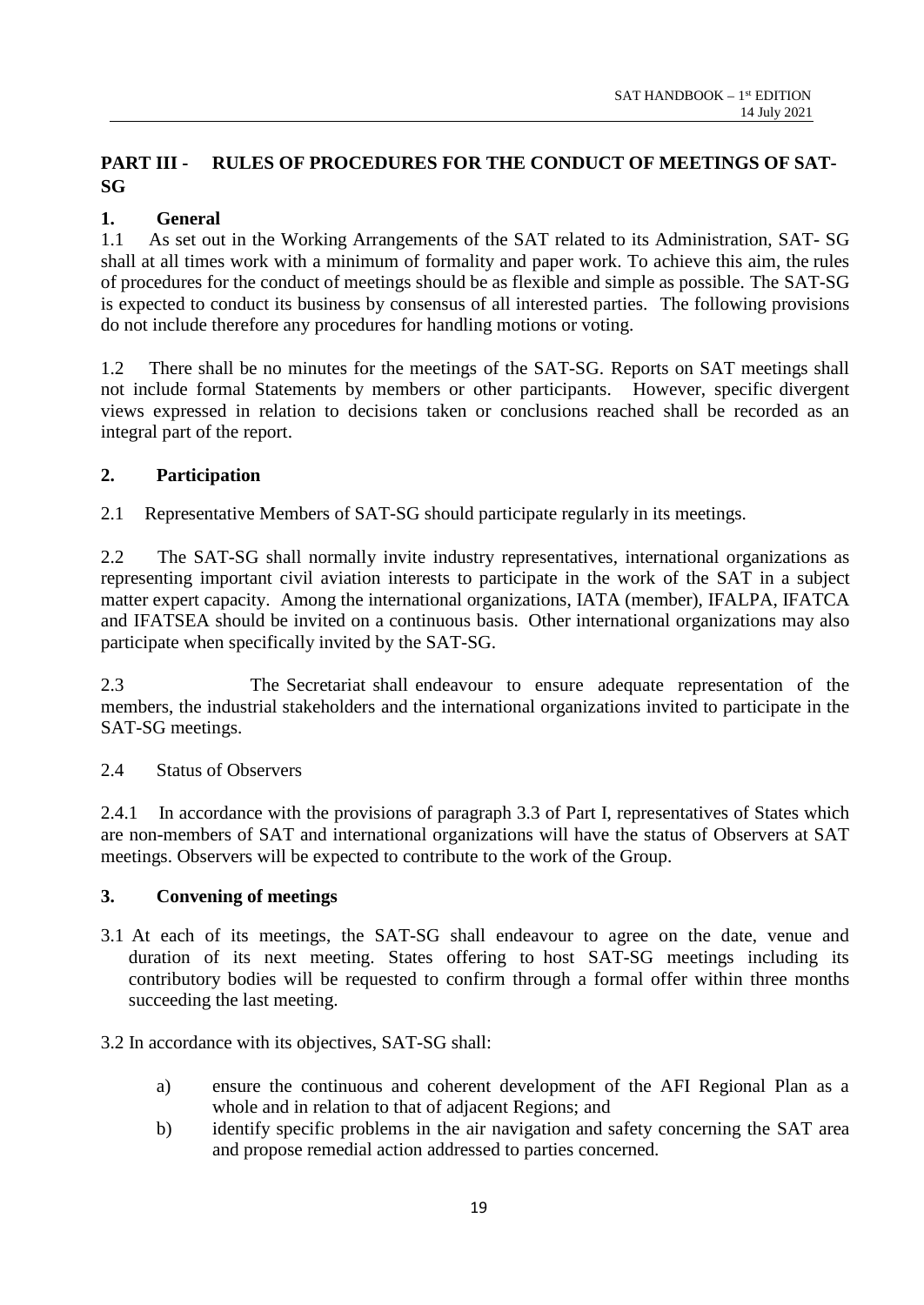3.3 A convening letter for a meeting shall be addressed by the Secretary of the SAT-SG, normally Sixty (**60)** days prior to the meeting, to representatives of:

- a) Members of SAT;
- b) Observers, having indicated interest to punctually or regularly participate in the meetings of the SAT; and
- c) Non SAT States or International organizations invited to participate punctually or on a continuous basis in the activities of the SAT-SG.

3.4 The convening letter shall include the agenda, together with explanatory notes prepared by the Secretary in order to assist participants in preparing for the meeting.

3.5 The ICAO Regional Office Dakar in liaison with other concerned ICAO Regional Offices, shall ensure that States and International organizations concerned, are informed of the convening of SAT meetings and the agenda with explanatory notes.

#### <span id="page-20-0"></span>**4. Establishment of the Agenda**

4.1 The Secretary, in consultation with the Chairperson of the SAT-SG shall establish a draft agenda on the basis of the work programme adopted and the ICAO documentation on latest developments in relation to its work.

4.2 The draft agenda shall be circulated with the convening letter, as specified in subparagraph 3.4 above, for comments in writing by expected participants in that meeting.

4.4 At the opening of the meeting, SAT-SG members may propose the inclusion of additional items on the agenda, and this shall be accepted if the majority of SAT members attending the meeting so agree.

#### <span id="page-20-1"></span>**5. Languages**

5.1 The languages of the meetings of the SAT-SG shall be English.

5.2 The reports on meetings of the SAT-SG and supporting documentation will be prepared in English.

#### <span id="page-20-2"></span>**6. Officials and Secretariat of the SAT-SG**

6.1 In order to ensure the necessary continuity in the work of the SAT-SG and unless otherwise determined by special circumstances, the Chairperson, the Vice-Chairperson of the SAT shall assume their functions at the end of the meeting at which they are elected, and serve until the election of the successors.

6.2 Members of the SAT-SG may, at any time, request that the election of the Chairperson and/or Vice-Chairperson be included on the agenda.

6.3 The Secretary of the SAT-SG may be assisted by other members of the ICAO Regional offices as necessary.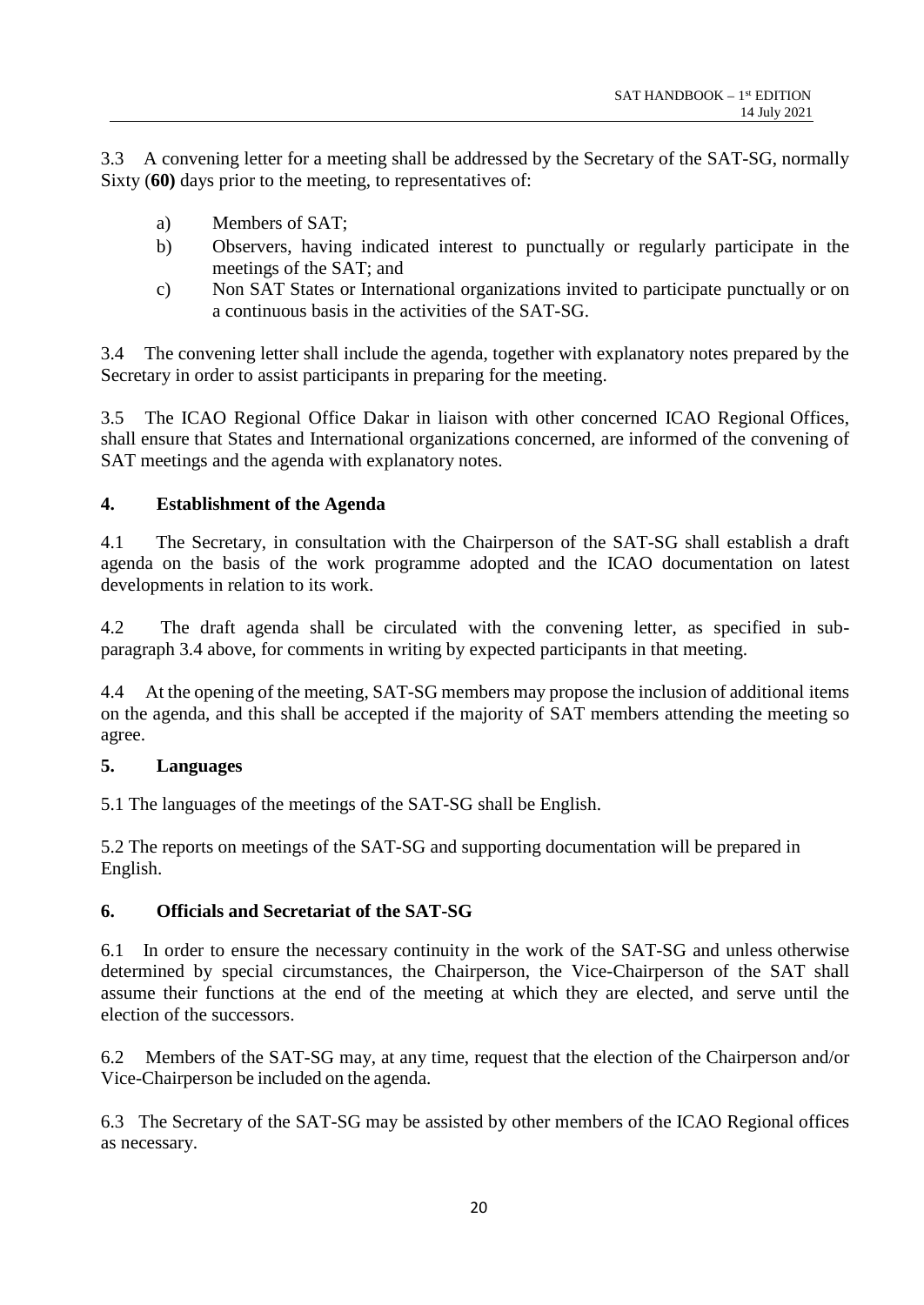#### <span id="page-21-0"></span>**7. Reports, Working Papers and other Documentation**

7.1 Presentation of reports of SAT contributory bodies should normally be made by the Secretary of the respective body.

7.2 Documentation for meetings of the SAT-SG will be prepared by the Secretariat and by the SAT-SG members and Observers participating on a continuous basis in its activities.

7.3 Any State, international organization, body or organization, whether or not attending, may submit material for consideration by a SAT-SG meeting. In cases where the material submitted is in the form of supporting documentation on a specific subject, the originator is expected to attend the meeting for its presentation and at least during the discussions related to the concerned subject.

7.4 Supporting documentation shall be presented in the form of:

- a) Working Papers;
- b) Information Papers.

7.5 **Working Papers** shall constitute the main basis of the discussions on the various items on the agenda.

7.6 Working Papers shall be presented in a standardized format. Each paper should be limited to one agenda item or sub-item and contain, as appropriate, introduction of the matter, brief discussion and conclusions with specific proposals for action.

7.7 Working Papers should be made available to all interested parties as early as practicable, preferably two weeks and in any case 05 working days before the meeting at which they are intended to be considered.

7.8 Working Papers shall be made available by the Secretary to:

- a) Members of the SAT-SG;
- b) Observers attending SAT activities on a regular basis, and
- c) Observers having notified the Secretary of their intention of being represented at the relevant meeting and approved by the chair team.

7.9 SAT-SG Members or Observers originating a Working Paper and not attending a specific meeting of SAT shall also be provided the outcomes of that particular Working Paper as soon as possible by the Secretariat.

7.10 **Information Papers** are intended solely to provide participants at a meeting with factual information on developments of technical or administrative matters of interest to the SAT-SG.

7.11 Information papers will be made available to all participants and may be made available to all interested parties as early as practicable depending on logistical and other document processing constraints if any.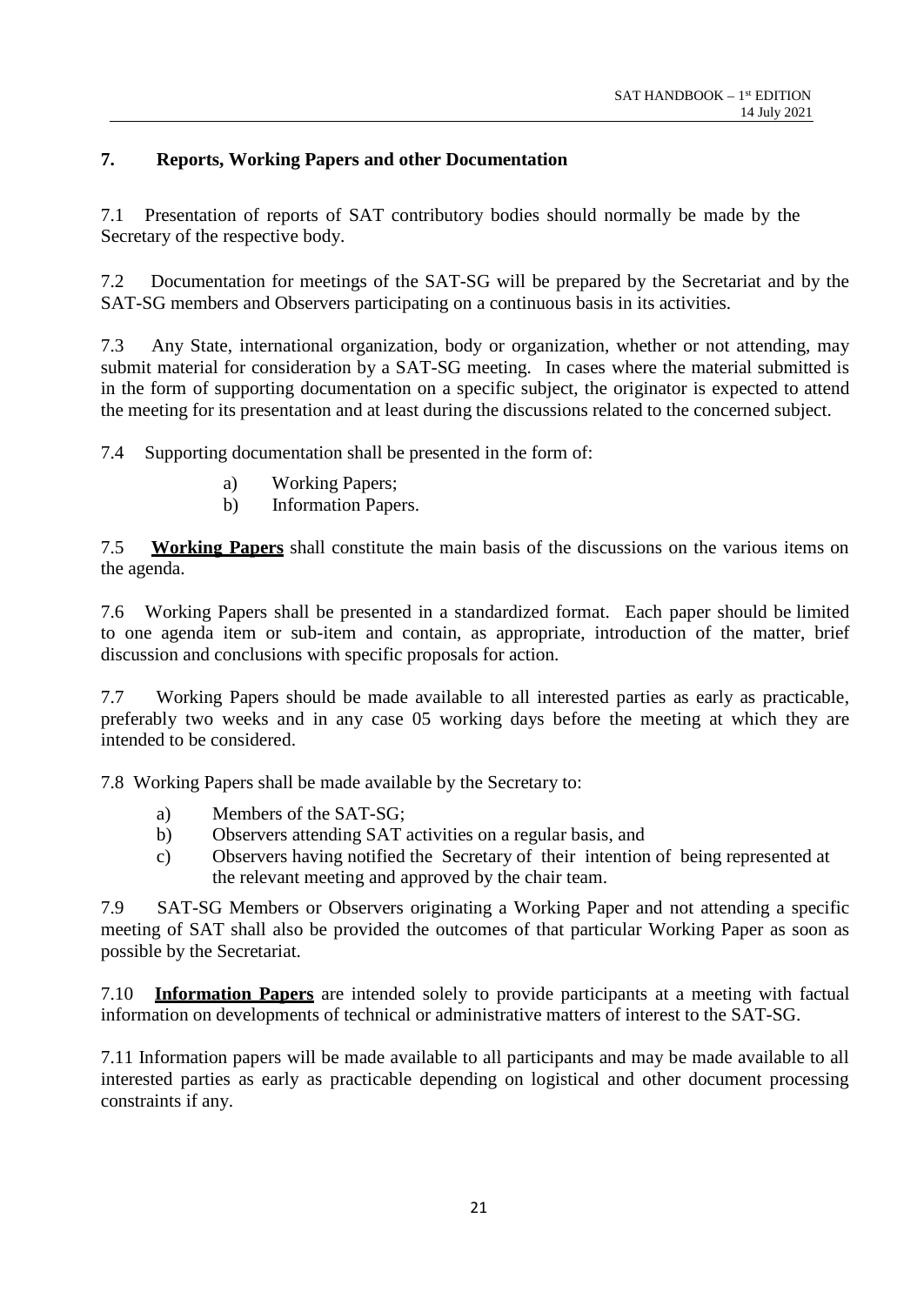#### <span id="page-22-0"></span>**8 Conclusions and Decisions of the Meetings**

8.1 Action taken by the SAT-SG shall be recorded in the form of:

- a) Conclusions; and
- b) Decisions.

8.2 **Conclusions** deal with matters which, in accordance with the SAT-SG terms of reference, require directly the attention of States, or on which further action is to be initiated by the Secretary in accordance with established procedures.

8.3 **Conclusions** are aimed mainly at the furtherance of studies and programmes being undertaken by the SAT-SG and its contributory bodies.

8.4 **Decisions** relate to the internal working arrangements of the SAT-SG and its contributory bodies.

#### <span id="page-22-1"></span>**9. Conduct of business**

9.1 The meetings of the SAT-SG shall be conducted by its Chairperson or, in the absence of the Chairperson, by its Vice-Chairperson.

9.2 At the first sitting of each meeting, following the opening by the Chairperson, the Secretary shall inform participants of the meeting arrangements, its organization and of the documentation available for consideration of the different items on the agenda.

9.3 Each meeting of the SAT-SG shall consider, as required:

- a) reports from the previous SAT-SG and the contributory bodies;
- b) planning and implementation matters; and
- c) safety and risk assessment review; and
- d) review and update of the SAT Work Programme.

9.4 At each of its meetings, the SAT-SG shall establish a tentative meeting programme for at least the following two calendar years.

9.5 The SAT-SG shall, at each of its meetings, review the whole of its outstanding Conclusions and Decisions in order to keep them current and limit their number at a minimum consistent with the progress achieved in implementation.

#### <span id="page-22-2"></span>**10. Reports**

10.1 Reports on meetings shall be of a simple layout and as concise as possible and shall include:

a) a brief history of the meeting (duration, attendance, agenda and list of Conclusions and Decisions);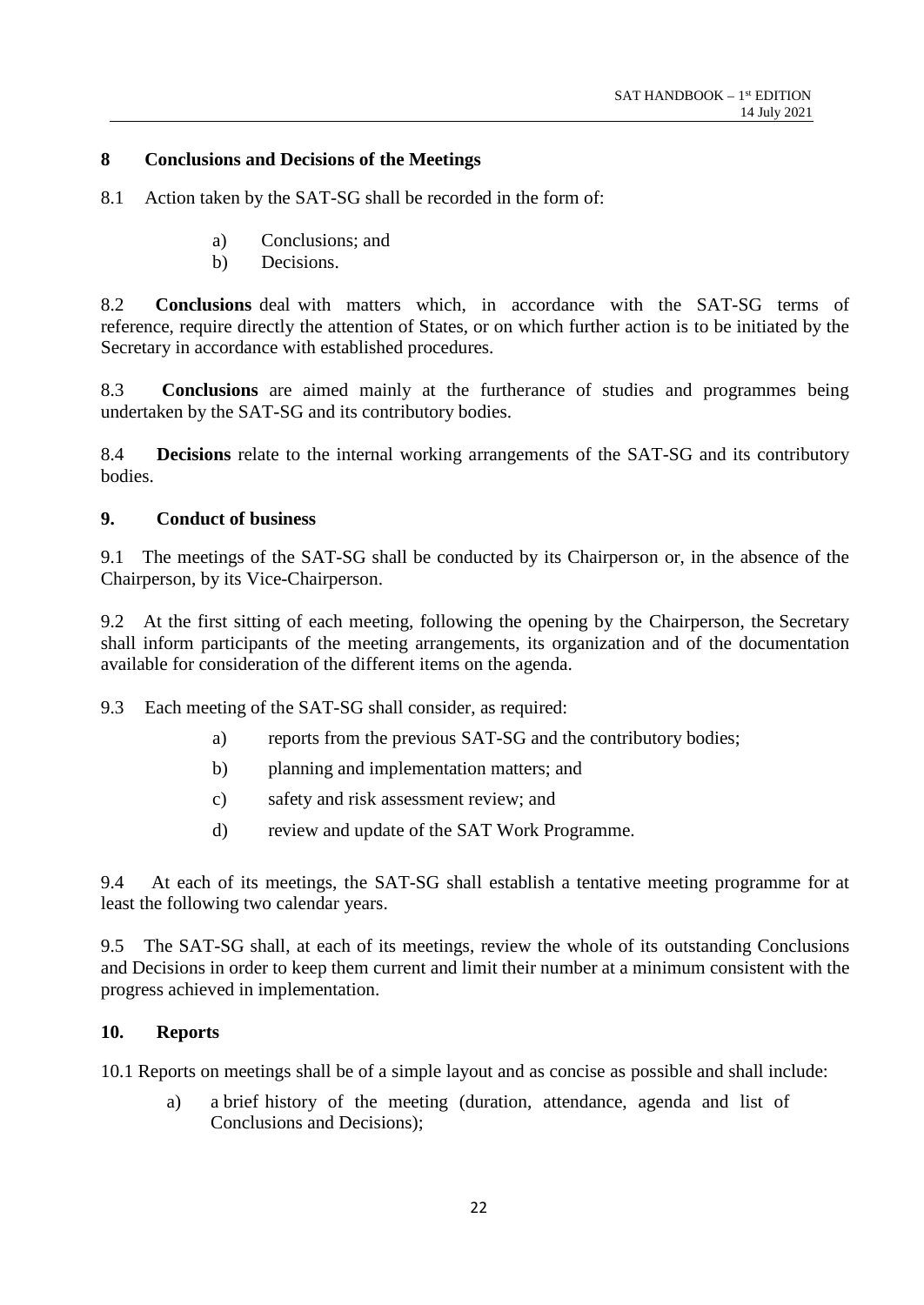- b) a summary of the discussions by the SAT-SG on the different items of the agenda including, for each of them, the relevant Conclusions and/or Decisions and if any, specific divergent view;
- c) the work programme and future action by the SAT-SG; and
- d) the tentative programme of future meetings of the SAT-SG.

10.2 Draft Conclusions and Decisions will be prepared by the Secretariat for approval by the SAT-SG before the closure of each meeting.

10.3 The Meeting Report shall be made available on the meeting webpage by the Secretary and the information brought to the attention of:

- a) Members of the SAT-SG;
- b) Observers having attended the relevant meeting; and
- c) ICAO Headquarters for consideration by the Air Navigation Bureau, the

Air Navigation Commission and the Council as required.

10.4 The information shall also be circulated, through the ICAO Regional Offices of accreditation, to all States in the SAT region as well as to international organizations concerned.

**-----------------**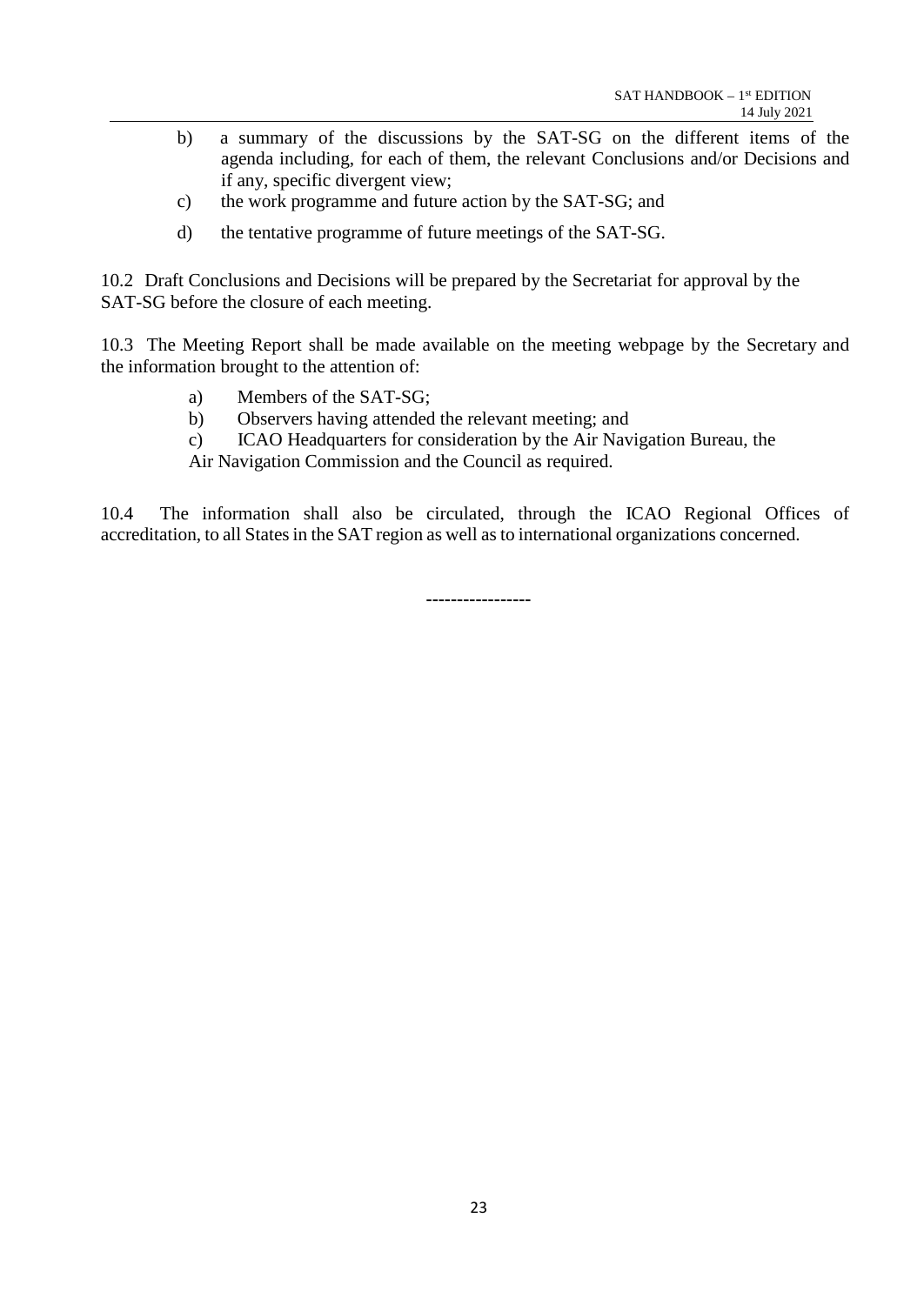## **GROUP FOR THE CONTINUED IMPROVEMENT OF AIR TRAFFIC SERVICE OVER THE SOUTH ATLANTIC**

**HANDBOOK**

**PART IV**

**PART IV – CONTRIBUTORY BODIES OF SAT TERMS OF REFERENCE, COMPOSITION AND WORK SCHEDULE**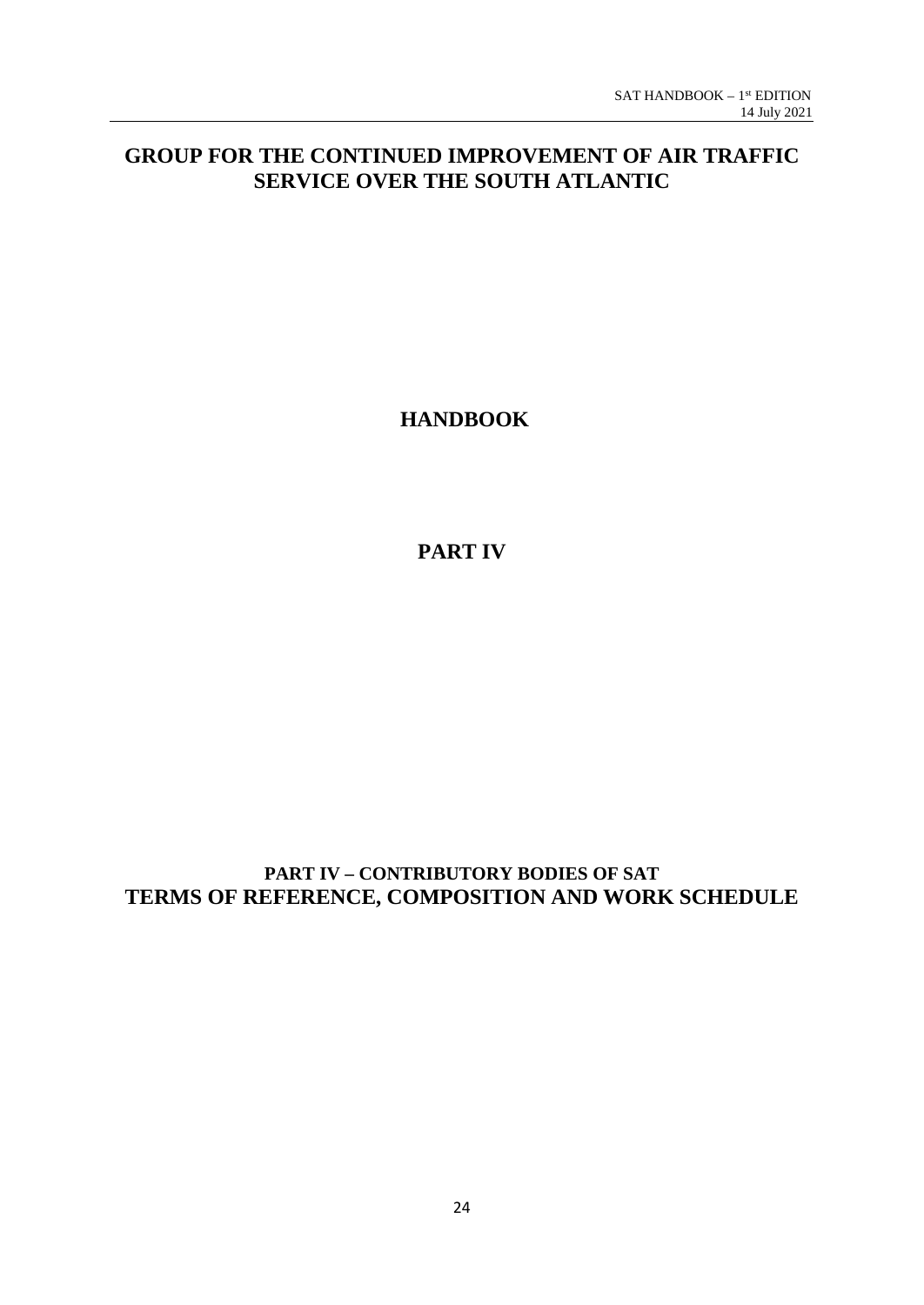#### <span id="page-25-0"></span>**PART IV-A - SAT Implementation Management Group (SAT IMG/WG)**

#### <span id="page-25-1"></span>**TERMS OF REFERENCE, WORK PROGRAMME AND COMPOSITION OF THE SAT-Implementation Management Group (SAT IMG)**

SAT Implementation Management Group (SAT-IMG) is responsible to the SAT-SG for the identification, planning, development and coordinated implementation of safe and efficient project supporting the aviation system within the SAT Region.

With regards to requirements of the SAT region, SAT-IMG, composed of multidisciplinary experts including both ATM and CNS experts, will address as a matter of priority, issues of capacity, procedures and interoperability related to EUR/SAM corridor and AORRA Airspace.

In order to efficiently achieve the tasks assigned by SAT-SG, SAT-IMG may be assisted in its work, by contributory bodies as Ad hoc Groups, Project Teams or Implementation Teams charged with specific functions and/or tasks.

#### <span id="page-25-2"></span>**1. Terms of Reference**

In line with the *Global Air Navigation Plan* (GANP), *Global Aviation Safety Plan* (GASP) and Aviation System Block Upgrades (ASBU), including recommended implementation priorities, updated timetables and associated milestones for SAT-SG, SAT-IMG shall:

- a) Ensure the continuous improvement of air traffic service over the south Atlantic;
- b) Ensure continuous studies, development, improvement, and sustainability of air traffic services in light of the evolution of traffic flows, (e.g. the EUR/SAM corridor, AORRA areas) including assessment of system capacity and efficiency improvements affecting operations in the South Atlantic;
- c) Coordinate for the identification, development and implementation of safe, efficient and costeffective programs supporting the aviation system within the SAT including recommending resources needed to achieve the SAT Concept of Operations;
- d) In coordination with the SAT SOG, identify risks inherent in the planning and implementation of programs and changes within the SAT;
- e) Ensure the necessary coordination and/or consultation with SAT Provider States, other States, industry stakeholders, SAT users and appropriate international organizations;
- f) Identify, detail and recommend allocation of tasks and resources required to fulfill coordinated implementation of safe and efficient improvements affecting operations in the SAT area and as appropriate, approve or amend the terms of reference of contributory bodies and to direct their work programs;
- g) Propose amendments to the ICAO regions Air Navigation Plan (AFI, Caribbean and SAM), to the regional Supplementary Procedures (Doc 7030), and all other relevant SAT-developed documents as directed by the SAT-SG; and
- h) Provide reports and recommendations concerning the above tasks to the SAT-SG.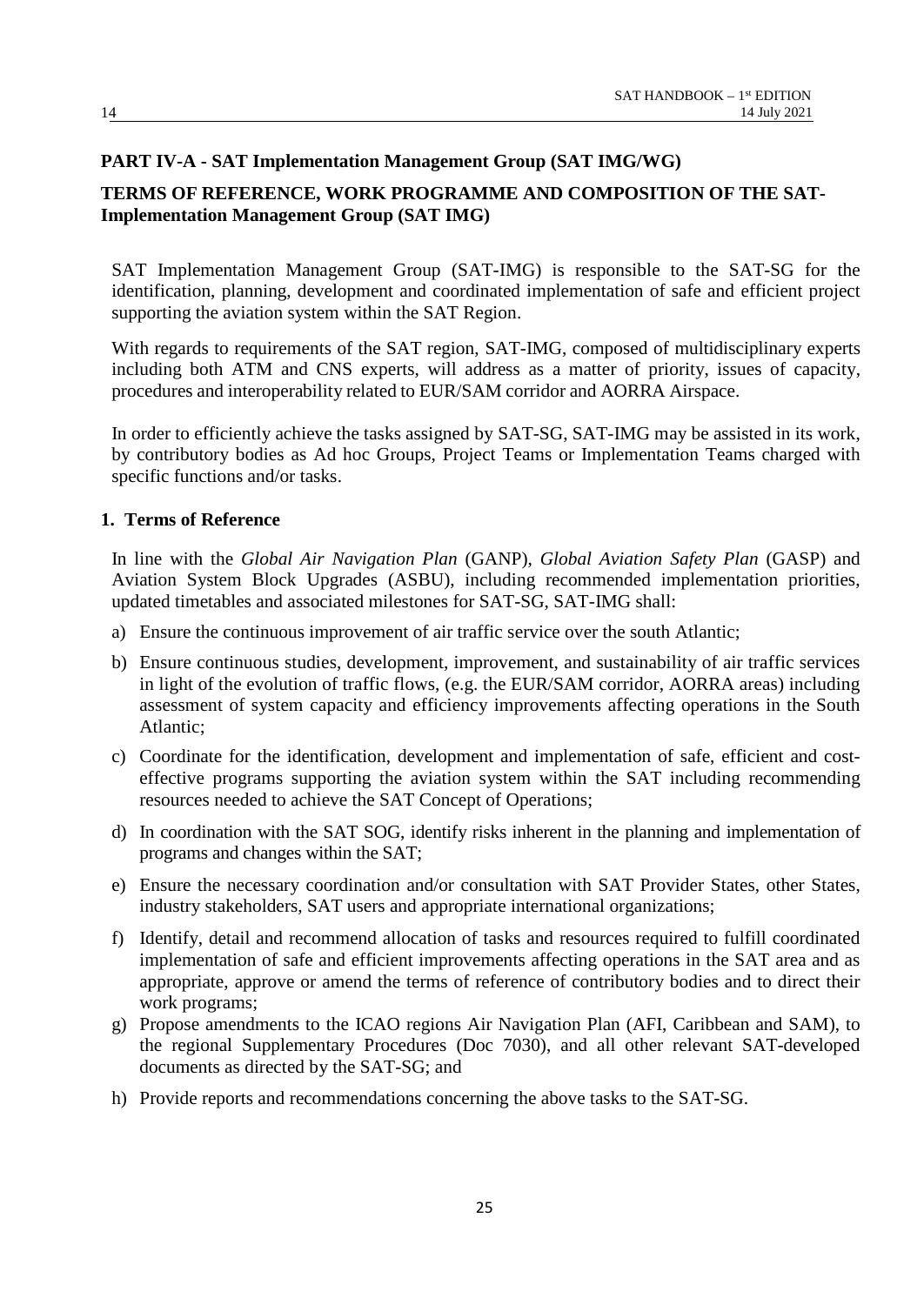#### <span id="page-26-0"></span>**2. Composition**

2.1 The SAT-IMG of multi-disciplinary nature shall be comprised of experts from SAT Members and observers.

2.2 Other participants may attend as and when required in order to ensure that the relevant expertise is available when addressing specific tasks.

2.3 The SAT-IMG chairperson may invite participants from other States or organizations as required.

2.4 The Chairperson and vice-Chairperson of the SAT-IMG will be elected by SAT-IMG members for a four years period renewable once, and shall take up his/her duties after confirmation by the SAT-SG.

#### **2.5 Contributory bodies of SAT IMG**

- 2.5.1 The contributory bodies of SAT IMG are:
	- EUR/SAM Corridor Interoperability Team (ESCIT),
	- AORRA Implementation Team (AOIT) and
	- any ad hoc Group or Implementation Team required to expeditiously implementing the tasks assigned by the SAT-SG.

Their terms of reference are described hereinafter.

#### **2.5.2 Terms of Reference of Contributory bodies of SAT-IMG**

Each contributory body shall draw up both proposals for, on the one hand, new procedures linked to the implementation of a selected project to be used to provide air navigation services and air operations in the SAT Region and, on the other hand, harmonized procedures to ensure interoperability between the services and systems of each center of the SAT concerned area.

Each sub-group shall:

- a) Develop procedures and guidance documents to respond to changes in the implementation of the project that affect operations in the SAT Region;
- b) Develop guidelines for a harmonized implementation of system interoperability between the centers concerned in order to respond to the changes adopted;
- c) Develop proposals for amendments to the ICAO Regional Supplementary Procedures (Doc 7030);
- d) Develop mechanisms to monitor and report on the performance of the CNS systems implemented within the framework of the selected project;
- e) Propose solutions for addressing the identified gaps in the automation of systems supporting ATM operations in the SAT subgroup;
- f) Provide reports and recommendations arising from the above tasks to SAT IMG; and
- g) Perform other duties as directed by SAT-IMG and report accordingly.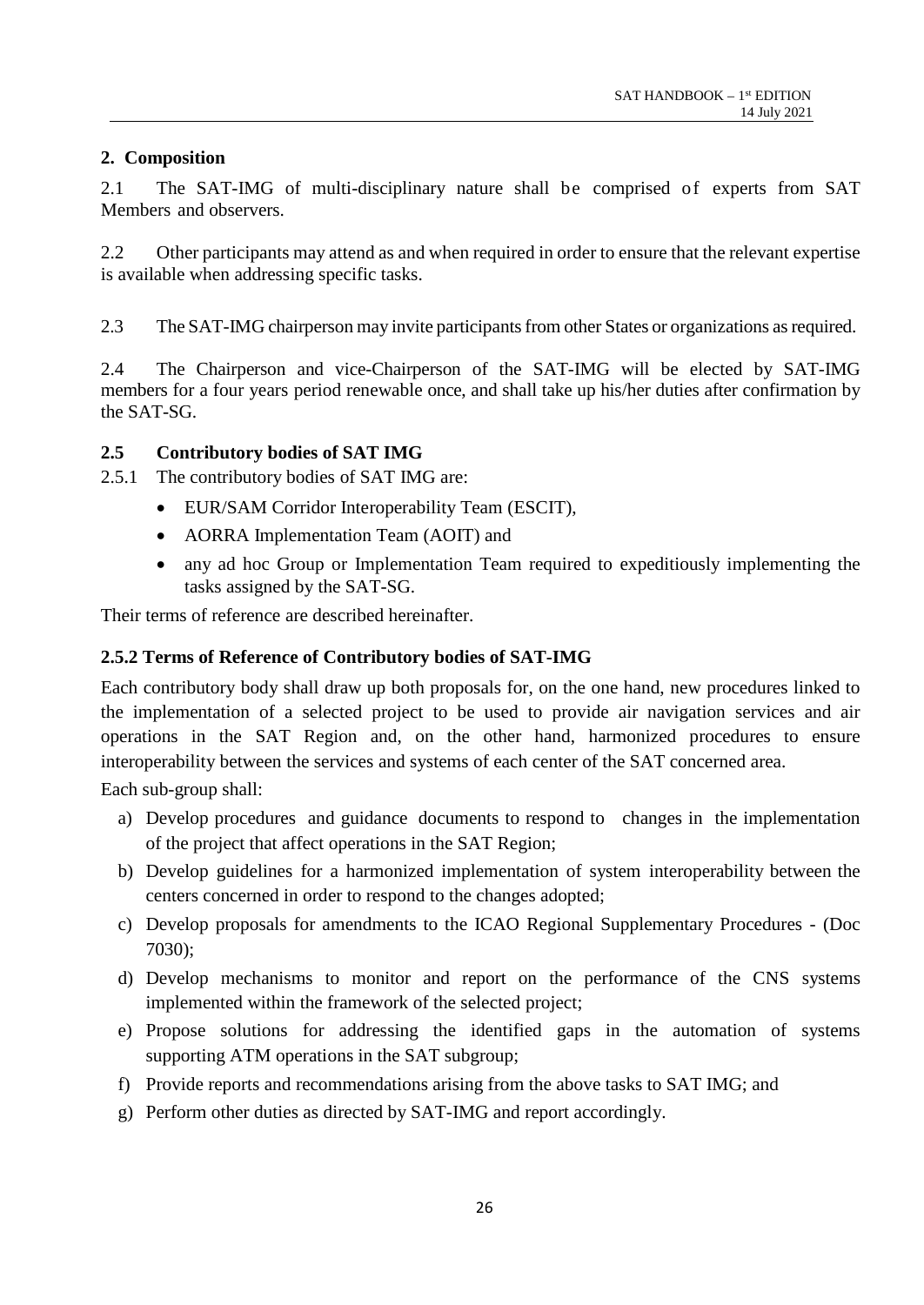#### **2.5.3 Composition of contributory bodies of SAT-IMG**

Experts shall be nominated by SAT members to address the foregoing tasks. Observers and any other expert may be appointed by SAT-IMG chair to support the task.

#### <span id="page-27-0"></span>**3. Working methods**

3.1 The SAT-IMG as well as contributory bodies shall meet face-to-face at least once a year and at any time as required by their work programme. Yearly meeting dates, type of meeting and requirements for additional meetings shall be approved by the SAT-IMG.

3.2 The SAT-IMG may use other reasonable means such as teleconference and electronic correspondence to reduce the frequency of face-to-face meetings. Work will be carried out as required using such other means in order to expeditiously carry out their business.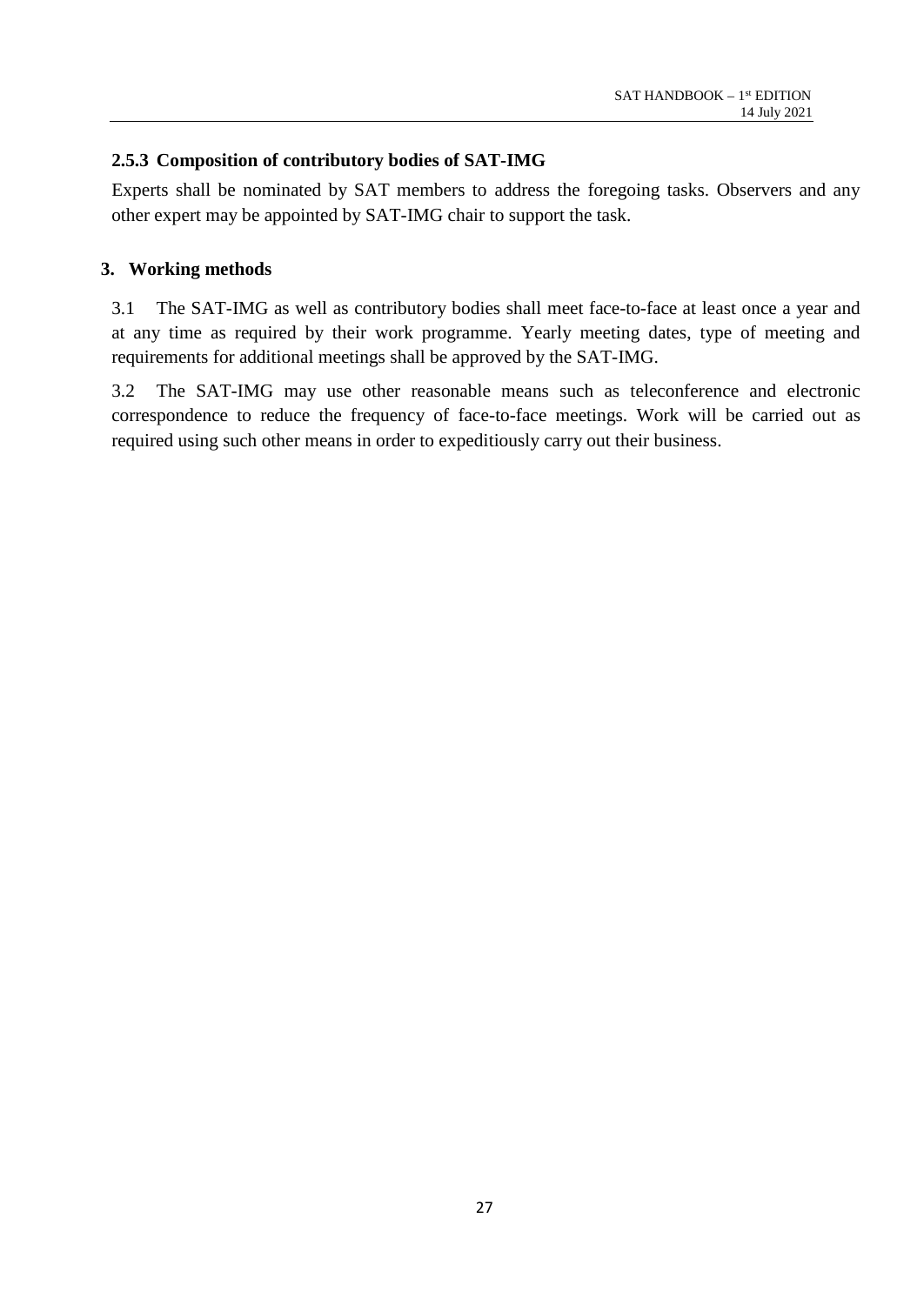#### <span id="page-28-0"></span>**PART IV-B - SAT SAFETY MANAGEMENT GROUP (SAT SOG)**

### <span id="page-28-1"></span>**TERMS OF REFERENCE, COMPOSITION AND WORKING ARRANGEMENT OF THE SAT Safety Management Group (SAT SOG)**

#### <span id="page-28-2"></span>**1. TERMS OF REFERENCE**

1.1 The SAT-SOG is responsible to the SAT-SG for:

- a) monitoring safety management of air traffic service provision in the SAT Region and encouraging adoption of best practices;
- b) ensuring the availability and correct categorization of SAT Region reported occurrences for the purposes of mathematical analysis and other safety management activities; and
- c) providing statistical data and advices relating to monitoring of safety assessment and any other related tasks.

1.2 With respect to the monitoring of safety management of ATS provision, the SAT-SOG will:

- a) Address safety related issues and system safety performance of the SAT Region through monthly/regular conference call and face to face meetings ;
- b) Ensure that safety-related occurrences in the SAT region are reported and analyzed by the concerned party to determine root causes and trends;
- c) Promote SAT-SOG skills and methods for addressing safety-related occurrencesamongstakeholders developed by SAT-SOG and best practices;
- d) Ensure SAT airspace structure changes are covered by safety assessment approved by the concerned SAT Member State;
- e) In coordination with the SAT IMG, identify areas where mitigation is required.
- f) Assess the effectiveness of implemented mitigation measures;
- g) Develop and maintain SAT Safety Policy as well as safety monitoring methods and analysis in order to recommend improvements to the processes as appropriate to the SAT-SG;

1.3 With respect to ensuring the availability and correct categorization of reported occurrences, the SAT-SOG will:

- a) Implement and maintain a database of safety-related occurrences reported by RMAs, ANSPs, airspace users, CSPs, States and relevant stakeholders and ensure consistencies of RMA databases;
- b) Collect and ensure proper categorization of safety-related occurrences of the SAT Area from ANSPs, Airspace Users, RMAs and keep under review the associated procedures including fast track procedure
- c) Collect data and process safety Key Performance Indicators (KPIs) for trend monitoring and when appropriate, propose KPIs revision for approval by the SAT- SG;

1.4 With respect to the provision of statistical data and monitoring advices related to safety assessment of occurrences, the SAT SOG will: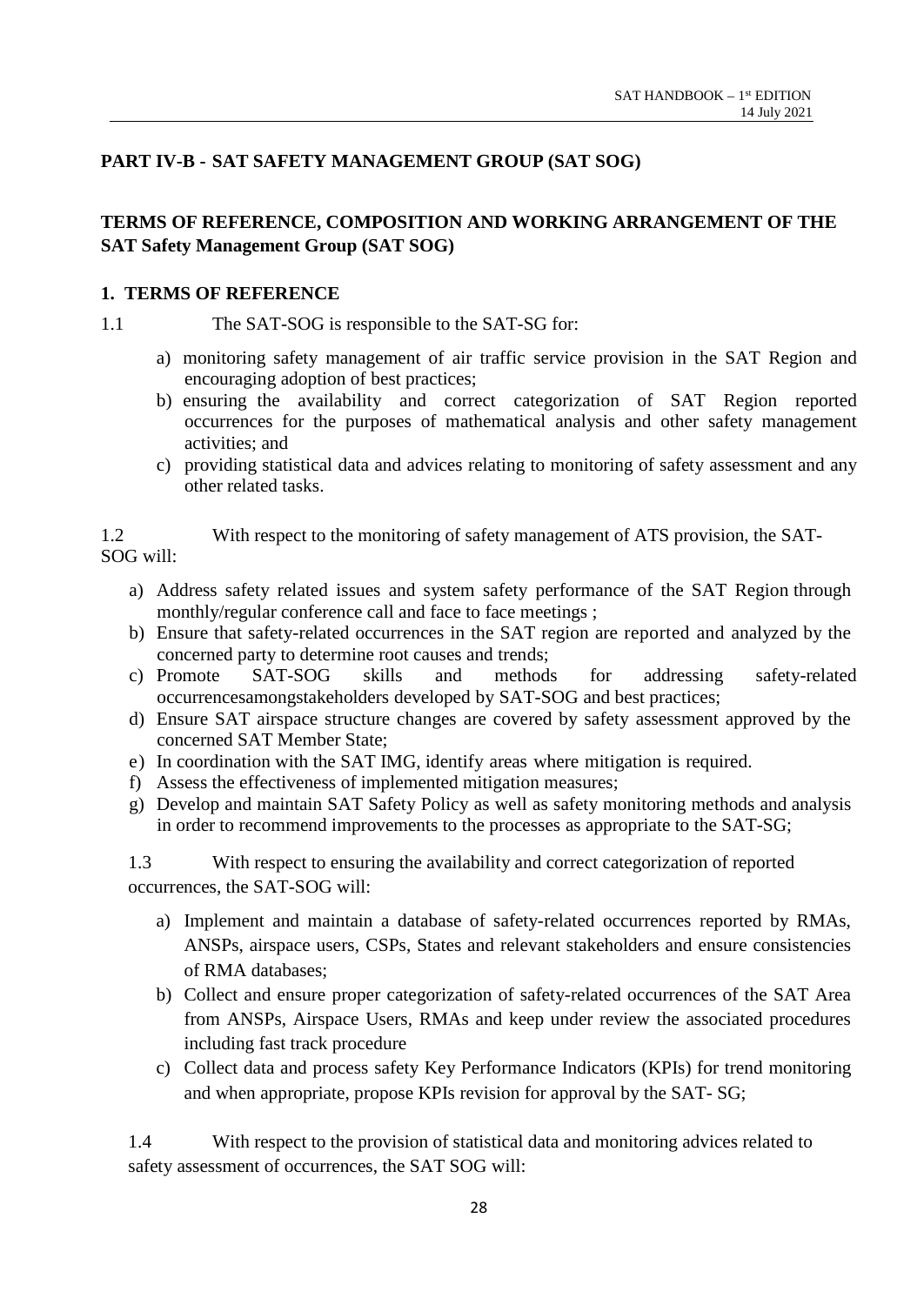- a) Share data on safety related occurrences in the SAT Region such as, ASRs, UCRs or incident reports as appropriate as well as the associated analysis report with SAT ANSPs, States and Airspace Users for lessons learnt and promotion of mitigations; and notify SAT-SG all the missing safety-related occurrence reports observed by the RMAs and mitigation action proposals;
- b) Develop and submit to the approval of the SAT-SG the SAT Annual Safety Report in which the safety performance for the SAT Region, as well as the safety priorities and targets, consistent with the Global Aviation Safety Plan and the SAT Safety Policy, are consolidated;
- c) Submit for approval of the SAT-SG the annual working programme and SAT-SOG;
- d) needs and expectation to fulfil their tasks; and
- e) Work closely with SAT States, ANSPs, Airspace Users, and industrial stakeholders, RMAs involved in the SAT Region and other relevant parties (others RMAs, States, ANSPs,).

#### <span id="page-29-0"></span>**2. COMPOSITION**

- **Members**: Experts from SAT members and SAT related RMAs,
- **Observers**: Experts from SAT Observers.

2.1 The SAT-SOG is composed of members and observers. In order to ensure that SAT Airspace Users' views are represented and to provide valuable operational experience.

2.2 The SAT SOG chairperson may invite participants from other States, industrial stakeholders or organizations as required.

2.3 The Chairmanship and vice-Chairmanship of the SAT-SOG will be elected by SAT-SOG members for a four years period renewable once, and shall take up his/her duties after confirmation by the SAT-SG.

#### <span id="page-29-1"></span>**3. WORKING ARRANGEMENT:**

The SOG will meet face-to-face at least once a year and at other times as required by the work programme. The SOG will make every reasonable effort to use other means such as teleconference, electronic correspondence to reduce the frequency of face to face meetings.

The SOG may use other reasonable means such as teleconference and electronic correspondence to reduce the frequency of face-to-face meetings. Work will be carried out as required using such other means in order to expeditiously carry out their business.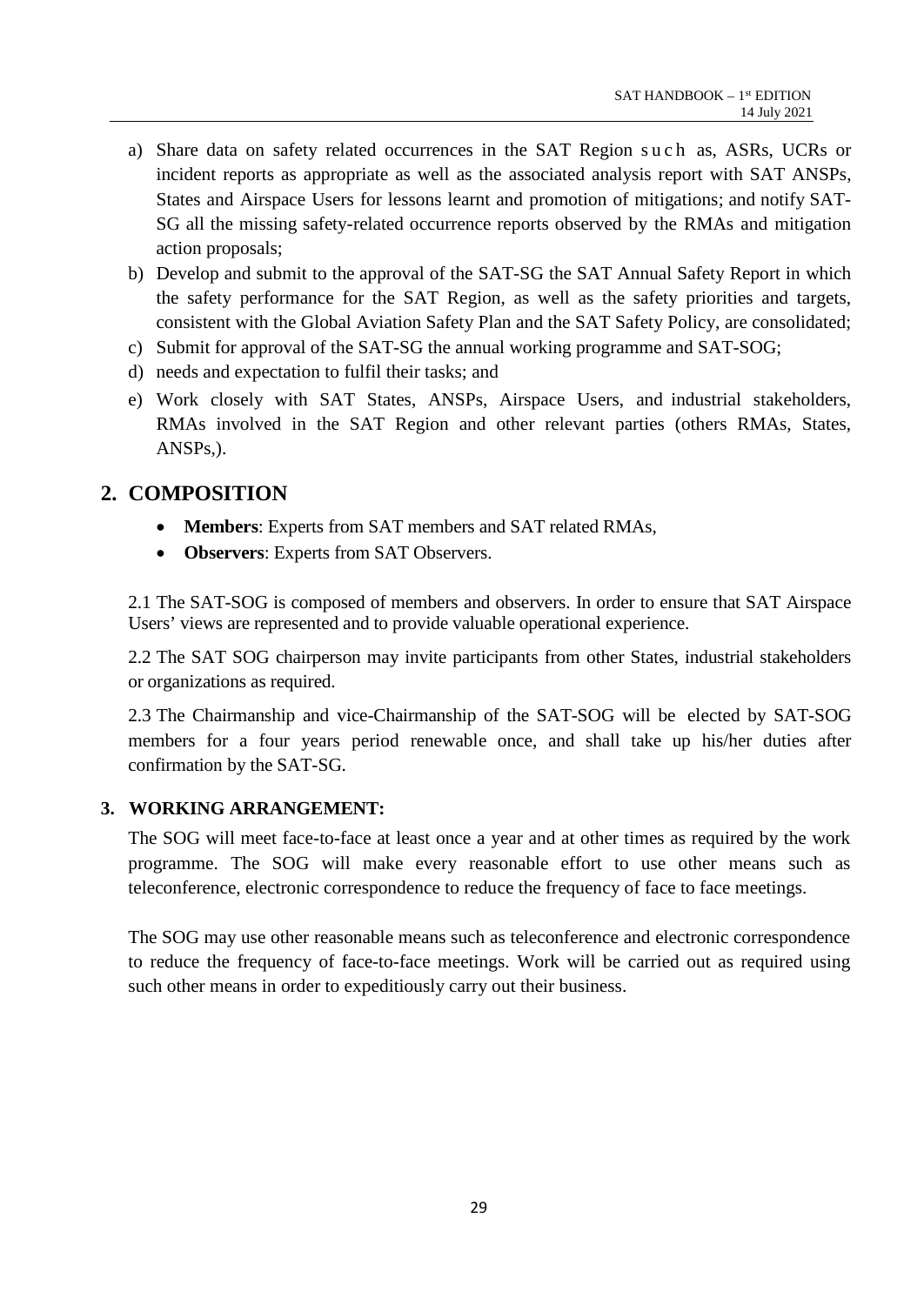#### <span id="page-30-0"></span>**4. ADDITIONNAL TERMS OF REFERENCE OF THE RMAs**

#### **2.3 TERMS OF REFERENCE**

The RMAs are responsible for certain aspects of operations monitoring and reporting in their area of responsibility as defined by ICAO.

With regards to SAT-SOG, the additional functions of RMAs in SAT region are as follows:

- 1. Define and adopt among RMAs of SAT Region an harmonized format and frequency of delivery of the raw data expected from ANSPs, CSPs and Airspace Users to be sent to RMAs for processing;
- 2. Receive and process raw data and problem reports from ANSPs, CSPs, End users with respect to PBCS and initiate follow-up action with State aviation authorities as required.
- 3. Support resolution of problems as per D.3 of the Gold Manual, which include:
	- A means for reporting, e.g. a web-based service;
	- Diagnose problems and recommend resolutions;
	- Coordinate problem reports and resolutions with other regional data link monitoring agencies.
- 4. Receive and maintain records of RCP and RSP approvals issued by States of Operator/Registry associated with current State responsibility and saving them into the expanded RVSM/PBCS approvals database and follow-up as appropriate instances of non-approved aircraft being identified in PBCS airspace.
- 5. Share records of RCP and RSP approvals between RMAs in line with current sharing practices of RVSM approvals for the ability of States/ ANSPs to verify that aircraft operators filing PBCS capabilities in the flight plan are authorized to do so.
- 6. Liaise with other Regional Monitoring Agencies (RMA) out of SAT region in order to achieve an exchange of height-keeping performance and RVSM/PBCS approvals among the regions. As global valid information, data will be shared in a Global RMAs Database;
- 7. Report to the SAT-SOG with respect to PBCS implementation, trials and operations;
- 8. Submit annual reports regarding PBCS monitoring to the SAT-SOG.
- 9. Receive reports of non-compliance (Performance Based Communication and Surveillance (PBCS) Manual (Doc 9869) refers) with RSP 180 and RCP 240 from SAT ANSPs and transmit reports to the respective RMA associated with the State of the concerned operator/aircraft;
- 10. Keep under review the ToRs to include SAT expectations; and
- 11. Work closely with SAT-SOG.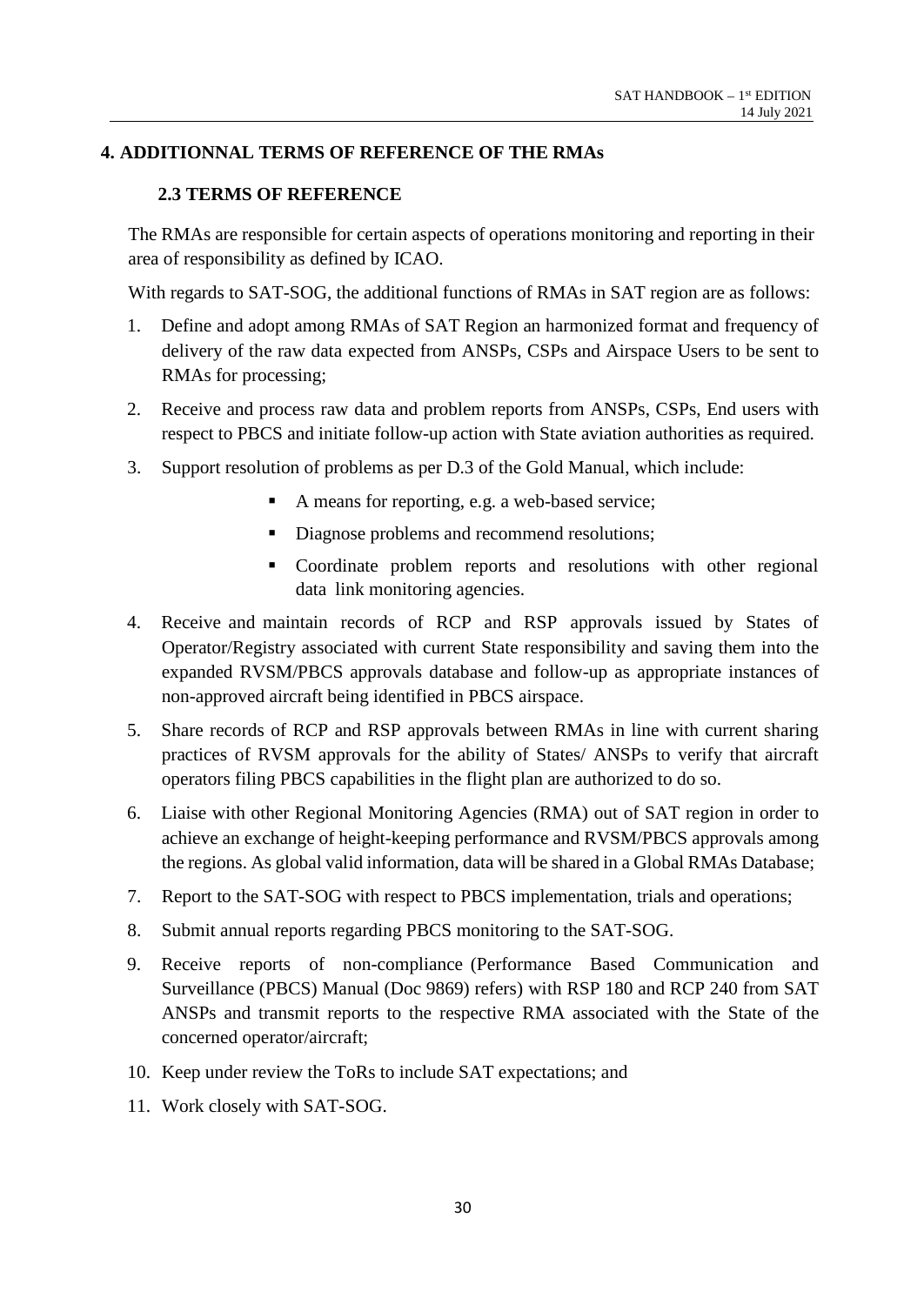## **GROUP FOR THE CONTINUED IMPROVEMENT OF AIR TRAFFIC SERVICE OVER THE SOUTH ATLANTIC**

**HANDBOOK**

**PART V**

## **PROJECT GROUPS AND IMPLEMENTATION TEAMS**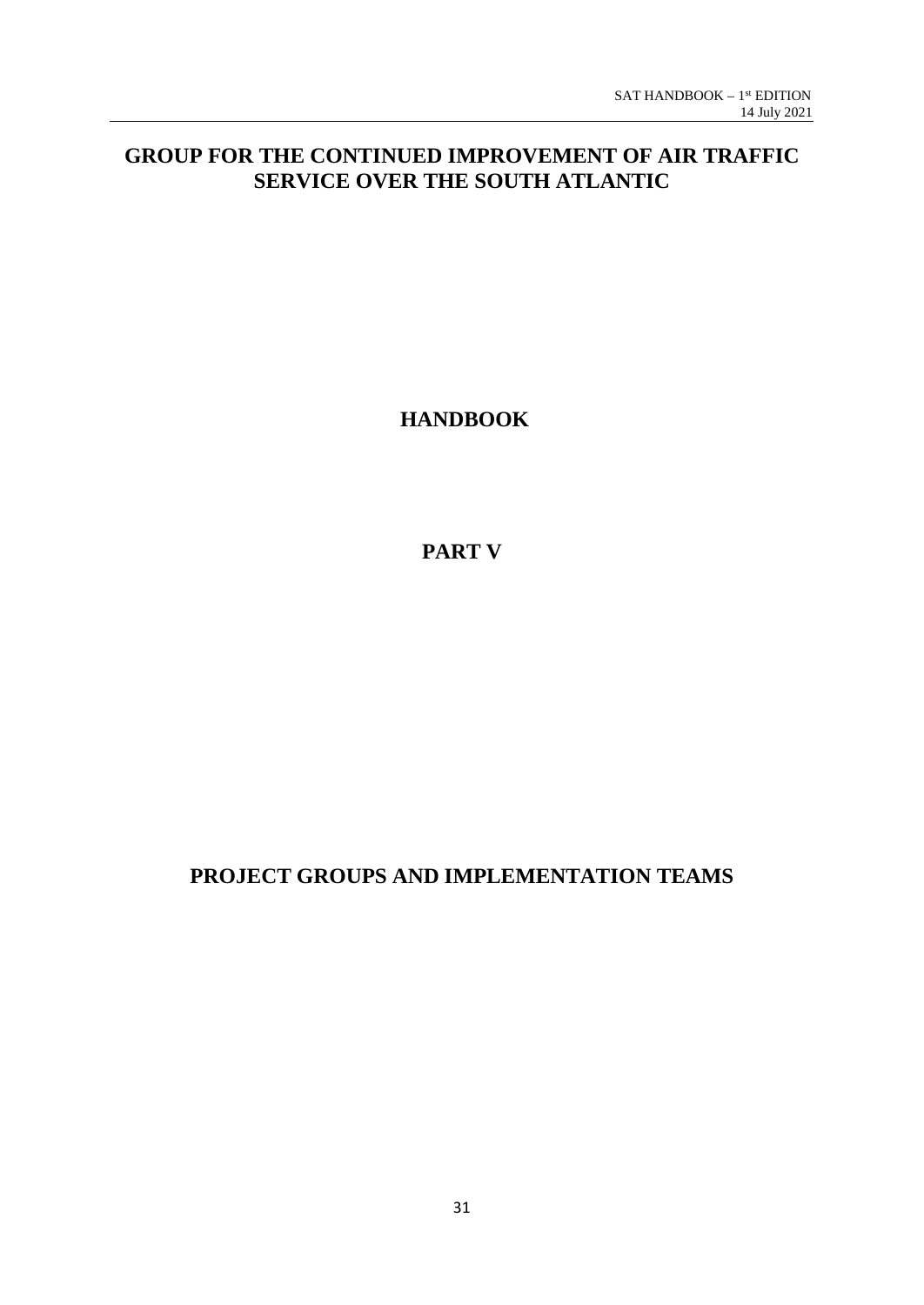#### <span id="page-32-0"></span>**SAT HANDBOOK - PART V**

#### <span id="page-32-1"></span>**PART V - ESTABLISHMENT OF AD HOC PROJECT GROUPS AND IMPLEMENTATION**

#### <span id="page-32-2"></span>**TEAMS**

#### <span id="page-32-3"></span>**1. General considerations**

1.1. In order to assist in its work, the SAT Steering Group may create a project team or specialized contributory body or ad hoc group with specific functions and/or tasks to enable the SAT in effectively discharging on its terms of reference.

The establishment and work of a Project Team shall be based on the following principles:

- a) Project Team shall only be formed by an Instructing Body when it has been clearly established that it is likely to be able to deliver substantially the contribution to the resolution of a deficiency, shortcoming, challenge, implementation of SARPs or interregional requirements, for which it is established;
- b) Project Team shall be given clear and concise terms of reference describing not only its task but also a target date for its completion;
- c) a balance shall be established between the formation, composition and working arrangement of a Project Team, and the ability of members and concerned organizations to effectively participate, taking into consideration, amongst others, logistical and resource issues;
- d) Project Team composition shall be such that, while being kept as small as possible, all members and observers likely to be able to make valid contributions are given the opportunity to participate in it;
- e) Project Team activities shall be subject to review by the Instructing Body, especially in order to ensure progress and to avoid duplication of efforts in fields already covered by other activities; and
- f) Project Team shall be dissolved when:
	- i) it has completed its assigned task;
	- ii) its duration has expired;
	- iii) the instructing body has determined that the work can be more effectively addressed by another group; or
	- iv) the Instructing body considers that that work on the subject or work programme in question cannot be usefully continued.
- 1.2. Secretary and facilitators of the Project Team will be appointed by the Instructing Body, preferably upon proposal from Project Leader.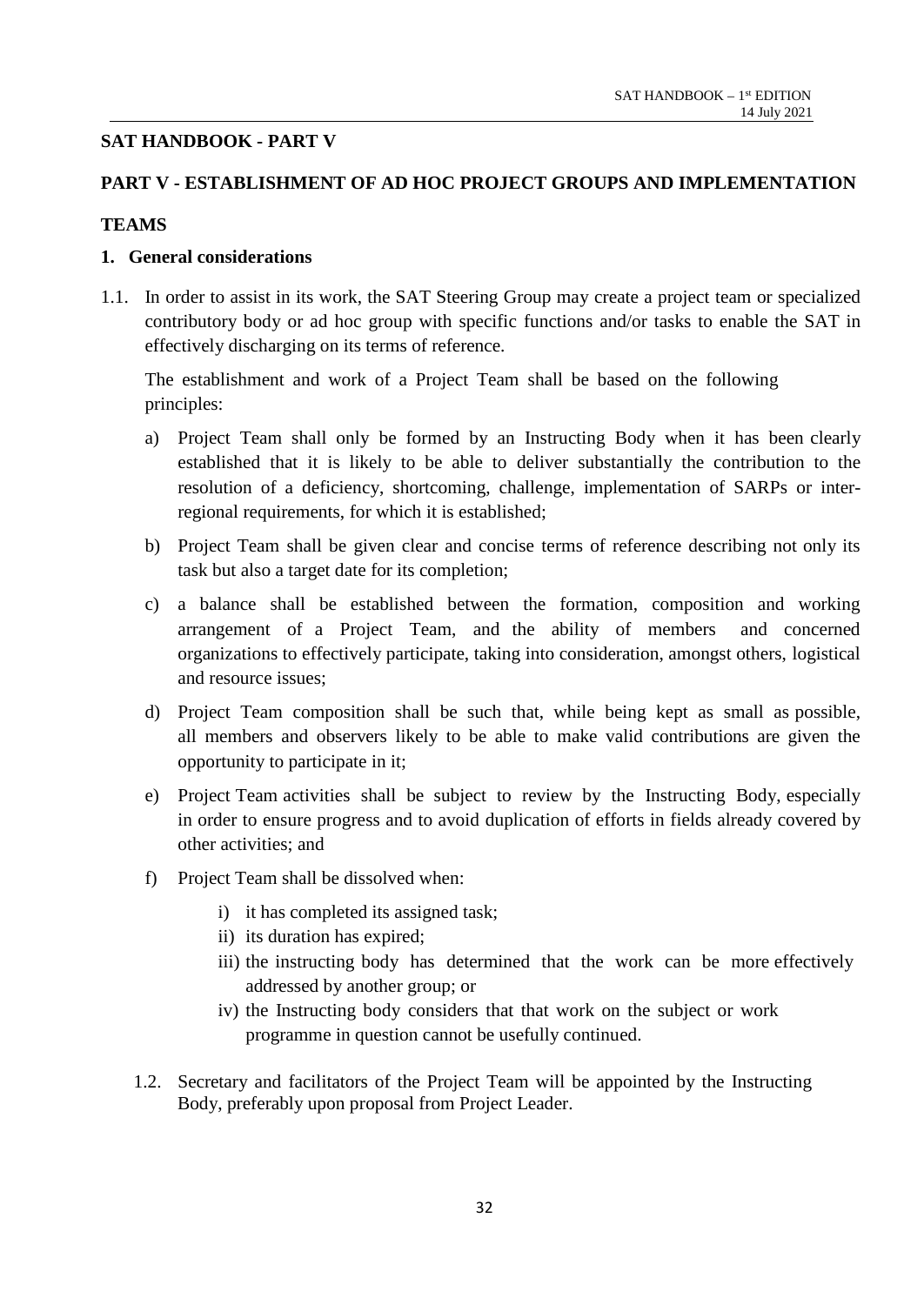#### <span id="page-33-0"></span>**2. Composition and working methods**

- 2.1. Project Teams may be created under SAT Steering Group as well as under contributing body.
- 2.2. Project Teams shall be composed of experts possessing the qualifications and experience in at least one of the aviation technical areas in the concerned topic. In order to facilitate focus, continuity and appropriate expertise, SAT Members and Observers will nominate specific experts for the Project Team to optimally take advantage of their expertise.
- 2.3. In addition, to enable the desired continuity and the benefits thereof, SAT members and Observers should minimize changes of the nominated experts and, instead, allow the nominated experts to serve for a sufficiently lengthy period of time.
- 2.4. Each Project Team will be supported by a Secretary designated by the Instructing Body.
- 2.5. A Project Team is intended to achieve a specific outcome of the SAT-SG, SAT-IMG or SAT-SOG work programme, during a pre-agreed period of time and;
	- a) The SAT-SG is responsible for the identification of the Project Teams that will deliver the work programme in the most efficient and effective way considering, for example, expert resource allocation, dependencies of outcomes from other activities, trials, meeting efficiency ;
	- b) A Project Team consists of individuals/experts assembled to perform activities that contribute towards achieving the tasks related to the task. For each ad hoc Project Team, a Project Leader shall be identified by the Instructing Body and shall be responsible for the leadership of the team, for delivering the required outcomes within the agreed timescales, and to report to the Instructing Body.

#### <span id="page-33-1"></span>**3. Project monitoring and evaluation**

- 2.6. Project Team monitoring and evaluation consists of collecting data on the progress of the activity, then analyzing it regularly in order to reach the assigned objectives with aim to take decisions, review certain objectives, modify certain activities, or redirect certain aspects of the project;
- 2.7. In this objective, key performance and monitoring indicators as well as triggering frequency will be defined by the Project Leader and submitted for approval to the Instructing Body. This will allow to monitoring the progress made and assessing the performance throughout the implementation of the project.
- 2.8. This report will be communicated to the Instructing Body as required.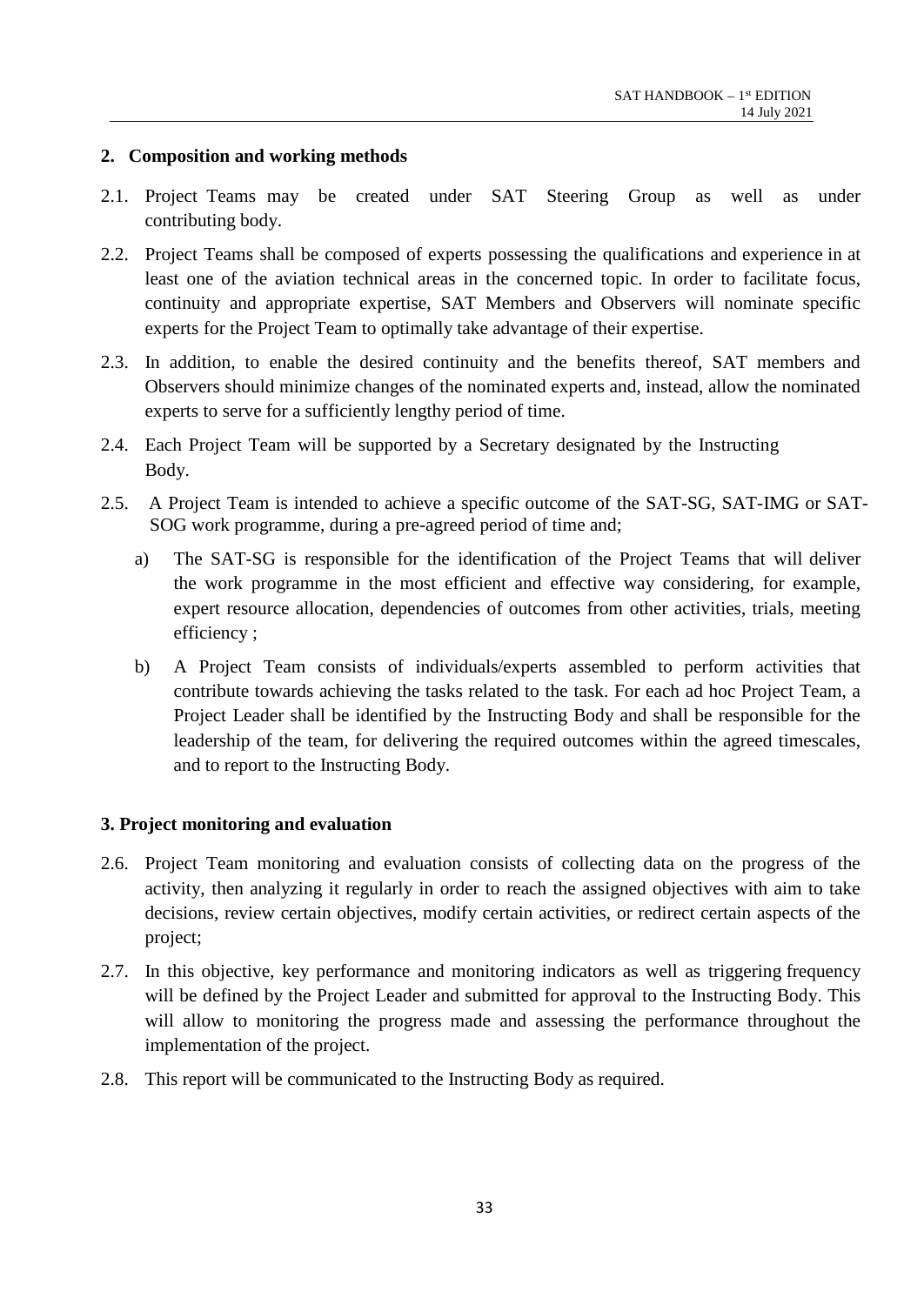<span id="page-34-0"></span>

|  | 3. Project definition content |
|--|-------------------------------|
|--|-------------------------------|

| <b>Project Title</b>               | Unique and concise project title that relates to the<br>outcomes of the project                                                                                     |  |  |
|------------------------------------|---------------------------------------------------------------------------------------------------------------------------------------------------------------------|--|--|
|                                    |                                                                                                                                                                     |  |  |
| <b>Project Instructing body</b>    | The SG contributory body that supervises the project, e.g.<br>SAT-IMG, SAT-SOG, or SAT-SG.                                                                          |  |  |
| <b>Project duration</b>            | Forecast period for which the project will be active                                                                                                                |  |  |
| <b>Project objective</b>           | What is the purpose of the project and how does it relate to<br>the delivery of the SAT strategy and Roadmap                                                        |  |  |
| <b>Project Outcomes</b>            | What will be physically delivered by the project                                                                                                                    |  |  |
| <b>Project membership</b>          | Who are the project team members                                                                                                                                    |  |  |
| <b>Project High level tasks</b>    | At a summary level what are the key tasks that this project<br>will perform to achieve the outcomes                                                                 |  |  |
| <b>Project Lead</b>                | Who, from the project supervisory body, will be<br>responsible for the leadership of the project to achieve the<br>outcomes, and for reporting to the parent group. |  |  |
| <b>Project Secretariat Support</b> | Who will be acting as Secretariat                                                                                                                                   |  |  |